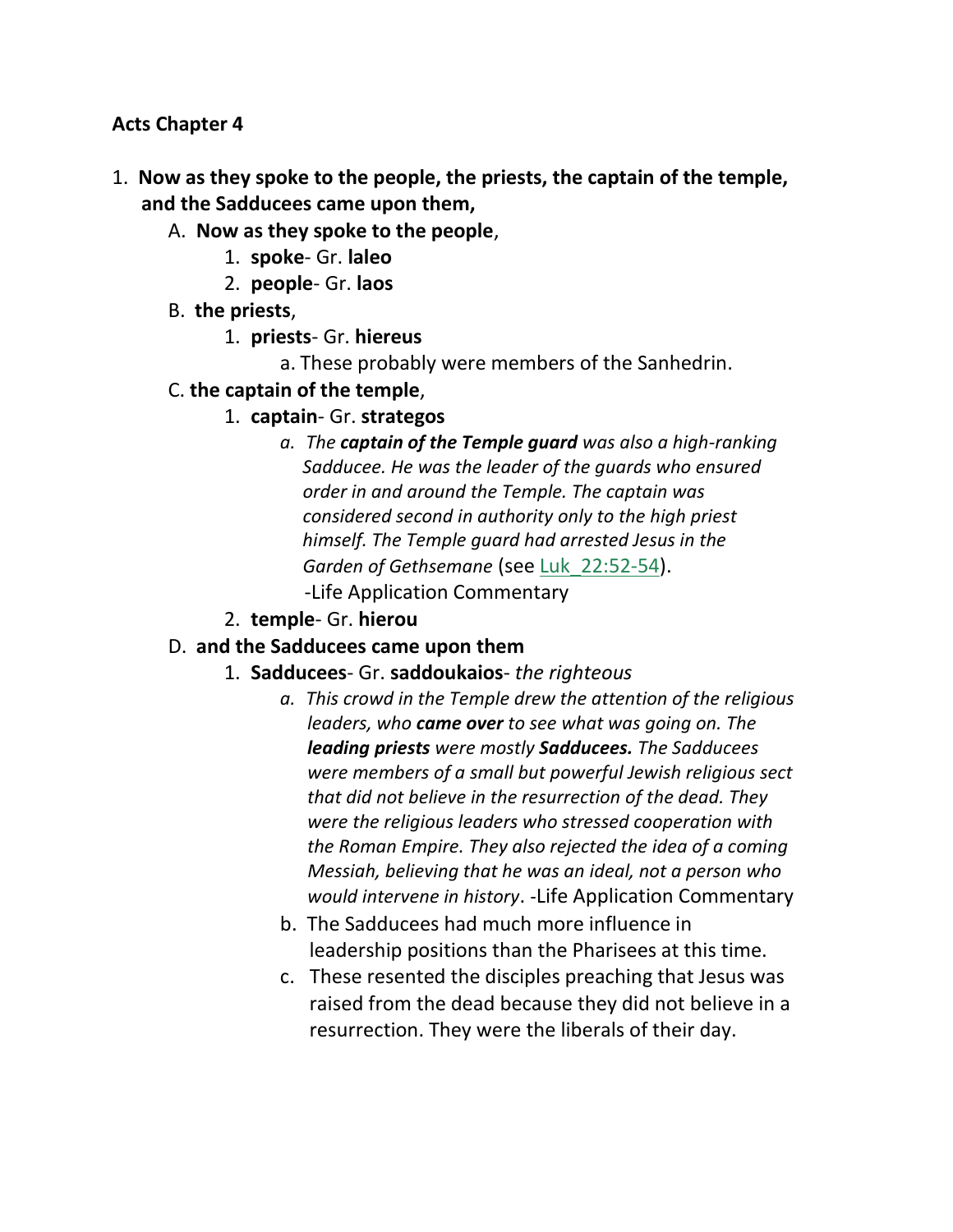### 2. **came upon**- Gr. **ephistemi**- *to stand upon*

- a. These were the spiritual fire department, wet blankets, ready to put out any wild-fire that might start up. These people are still around!
- 2. **being greatly disturbed that they taught the people and preached in Jesus the resurrection from the dead.**
	- A. **greatly disturbed** Gr. **diaponeo** *to be thoroughly exercised with labor; to be wearied; to be vexed, to be worked up*
		- 1. These men were thoroughly worked up over what the disciples were teaching.
		- 2. Religious people get all worked up if you do not exactly follow their traditions that they hold to.
	- B. **taught** Gr. **didasko**
		- 1. The main ministry in the OT was prophecy. The main ministry in the NT is teaching.
		- 2. The teaching was towards those already saved, the disciples of the Lord. Believers need teaching.
	- C. **people** Gr. **laos**
	- D. **preached** Gr. **katagello** *to announce, declare, promulgate, make known*
		- 1. This preaching was to unbelievers. Unbelievers need the gospel preached. Believers need to be taught on NT principles.
	- E. **resurrection** Gr. **anastasis**
		- 1. The Sadducees did not believe in the resurrection from the dead. Jesus dealt with these guys in His earthly ministry. Mark 12:18-27
	- F. **dead** Gr. **nekros**
- 3. **And they laid hands on them, and put** *them* **in custody until the next day, for it was already evening.**
	- A. **And they laid hands on them**,
		- 1. **laid hands on** Gr. **epiballo cheir** *threw hands upon them*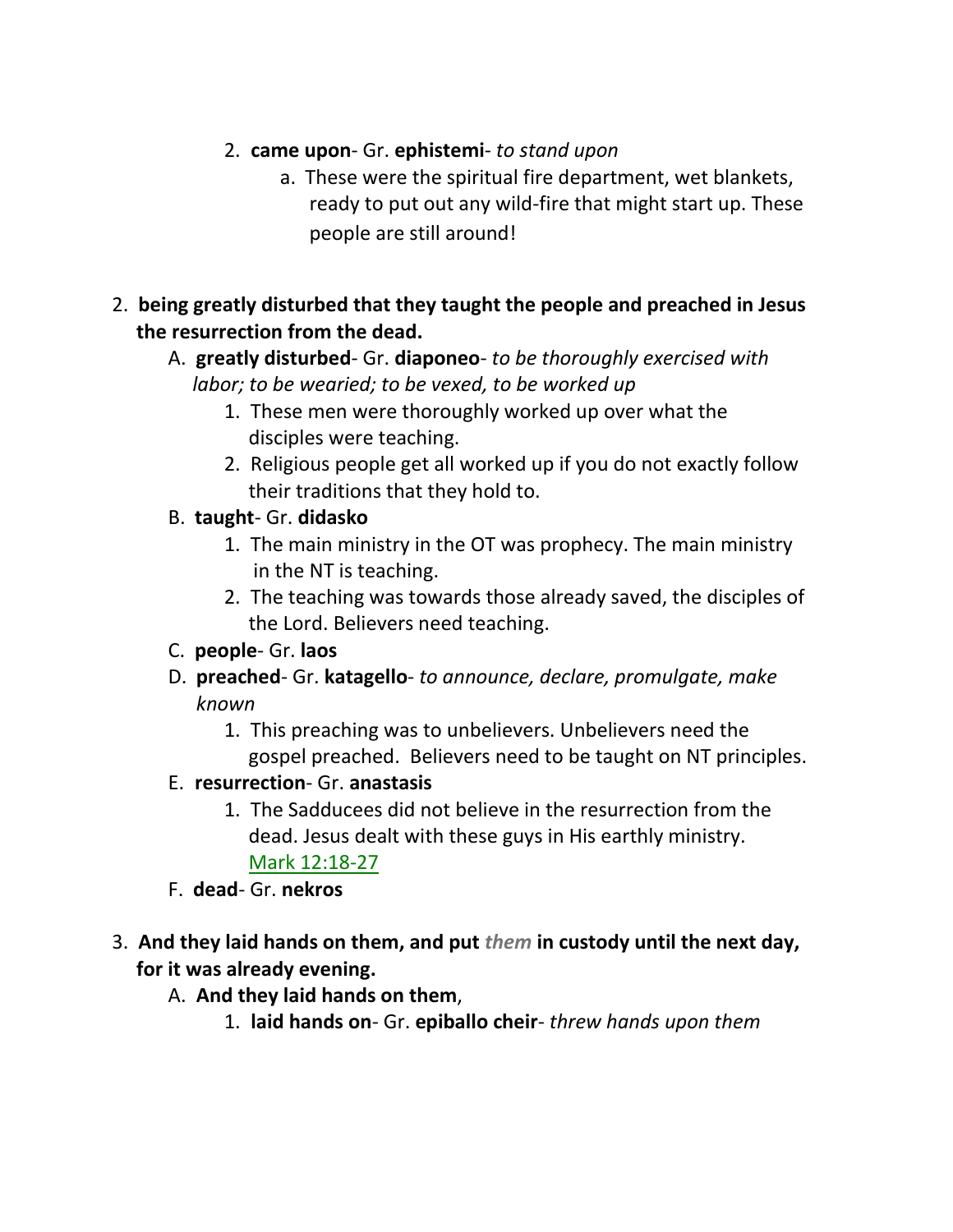- B. **and put them in custody until the next day**,
	- 1. **put in custody** Gr. **tithemi teresis** *to place in a keeping or a watching*
	- 2. **next day** Gr. **aurion**
- C. **for it was already evening**
	- 1. **already** Gr. **ede**
	- 2. **evening** Gr. **hespera**
		- a. This was because night trials were illegal.
		- b. The trial of Jesus was at night and was illegal.
- 4. **However, many of those who heard the word believed; and the number of the men came to be about five thousand.**
	- A. **However**,
	- B. **many of those who heard the word believed,**
		- 1. **many**
			- a. Many will respond to the gospel, but many will not. There were some that day that rejected the gospel and salvation. We see this because the word "many" was used instead of the word "all".
		- 2. **heard** Gr. **akouo**
			- a. Faith comes by hearing and hearing by the Word of God. That is why unbelievers need to hear the gospel, therefore, there needs to be those who preach the gospel.
		- 3. **word** Gr. **logos**
			- a. This is the word of the gospel.
		- 4. **believed**
			- a. One must believe upon Christ to be saved. Many today are teaching Universalism which says all are saved whether they believe or not. This is a grievous error!
	- C. **and the number of the men came to be about five thousand**
		- 1. **number** Gr. **arithmos** *a fixed and definite number*
			- a. There was a **fixed and definite** number of **about** five thousand. That is funny.
			- b. We get so caught up with keeping exact numbers, when the Scripture, most of the time, gives approximations on numbers.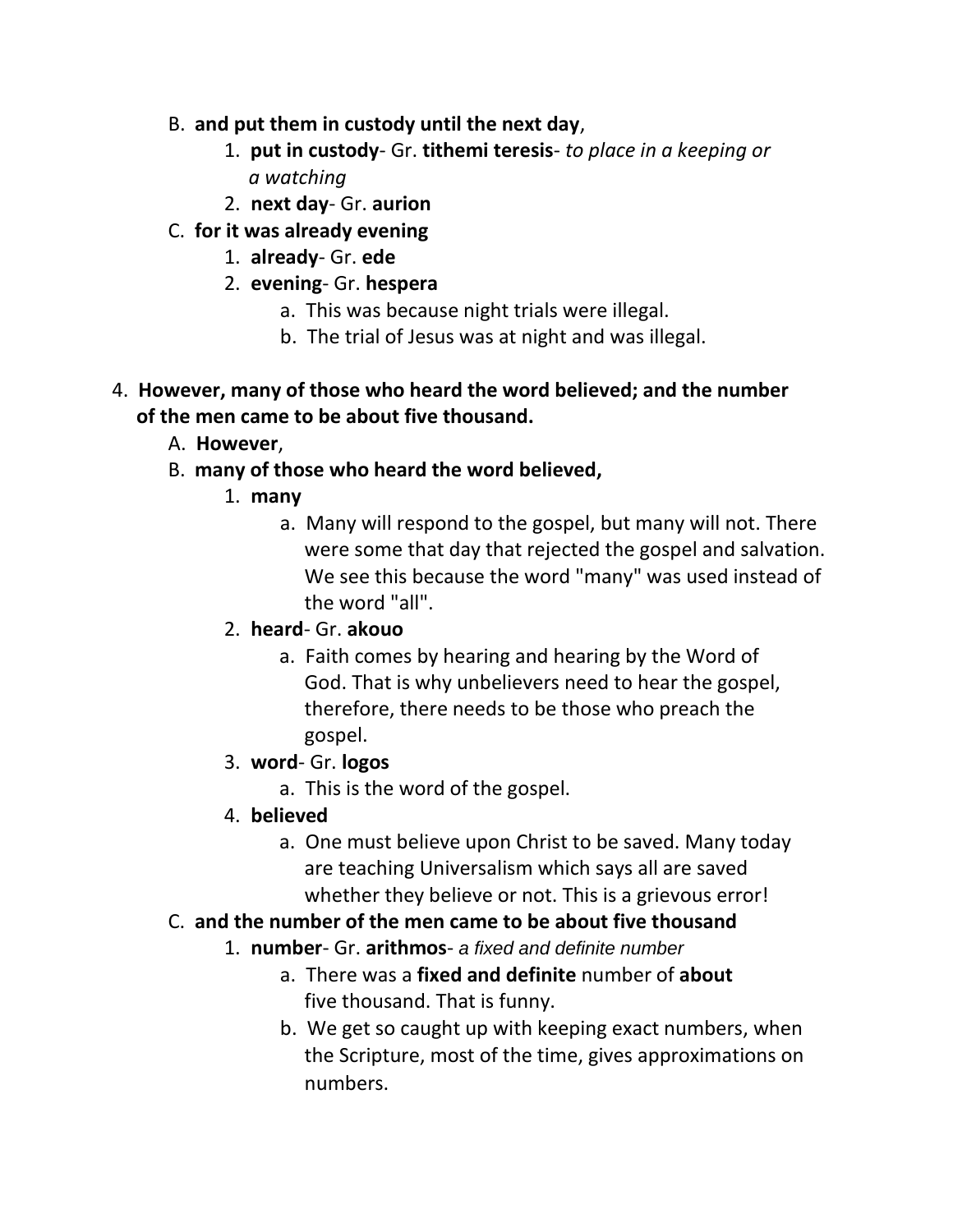- 2. **men** Gr. **aner** *males*
	- a. This does not mean that salvation is only for men, but that only men were present when Peter was speaking.
- 3. **came** Gr. **ginomai**
- 4. **five thousand** Gr. **pente chilias**
	- a. We saw that on the day of Pentecost that about 3000 got saved. Here we see 5000 were saved. That is huge church growth in a short period of time. No wonder they had distribution problems with the daily supplying of food in Acts

#### 5. **And it came to pass, on the next day, that their rulers, elders, and scribes,**

- A. **And it came to pass**,
	- 1. **came to pass-** Gr. **ginomai**
- B. **on the next day**,
	- 1. **next day** Gr. **aurion**
- C. **that their rulers**,
	- 1. **rulers** Gr. **archon**
		- a. *The rulers of the Jews; doubtless the members of the Sanhedrin, or Great Council of the nation*. -Barnes Commentary

#### D. **elders**- Gr. **presbuteros**

*1. Presbyters, or those who were chosen from among the people to sit in the Sanhedrin. It is probable that the rulers were those who held also some other office, but were also authorized to sit in the Great Council*. -Barnes Commentary

#### E. **and scribes**

#### 1. **scribes**- Gr. **grammateus**

*a. By the scribes, in the New Testament, are meant learned men; men skilled in the law, or the lawyers of the nation. They kept the records of the Courts of justice, the registers of the synagogues, wrote articles of contract and sale, bills of divorce, etc. They were also called lawyers, Mat\_22:35, and doctors of the law, Luk\_5:17. They were called scribes, from the fact of their writing the public records. They were not, however, a religious sect, but might be either Pharisees or Sadducees*. *-* Barnes Commentary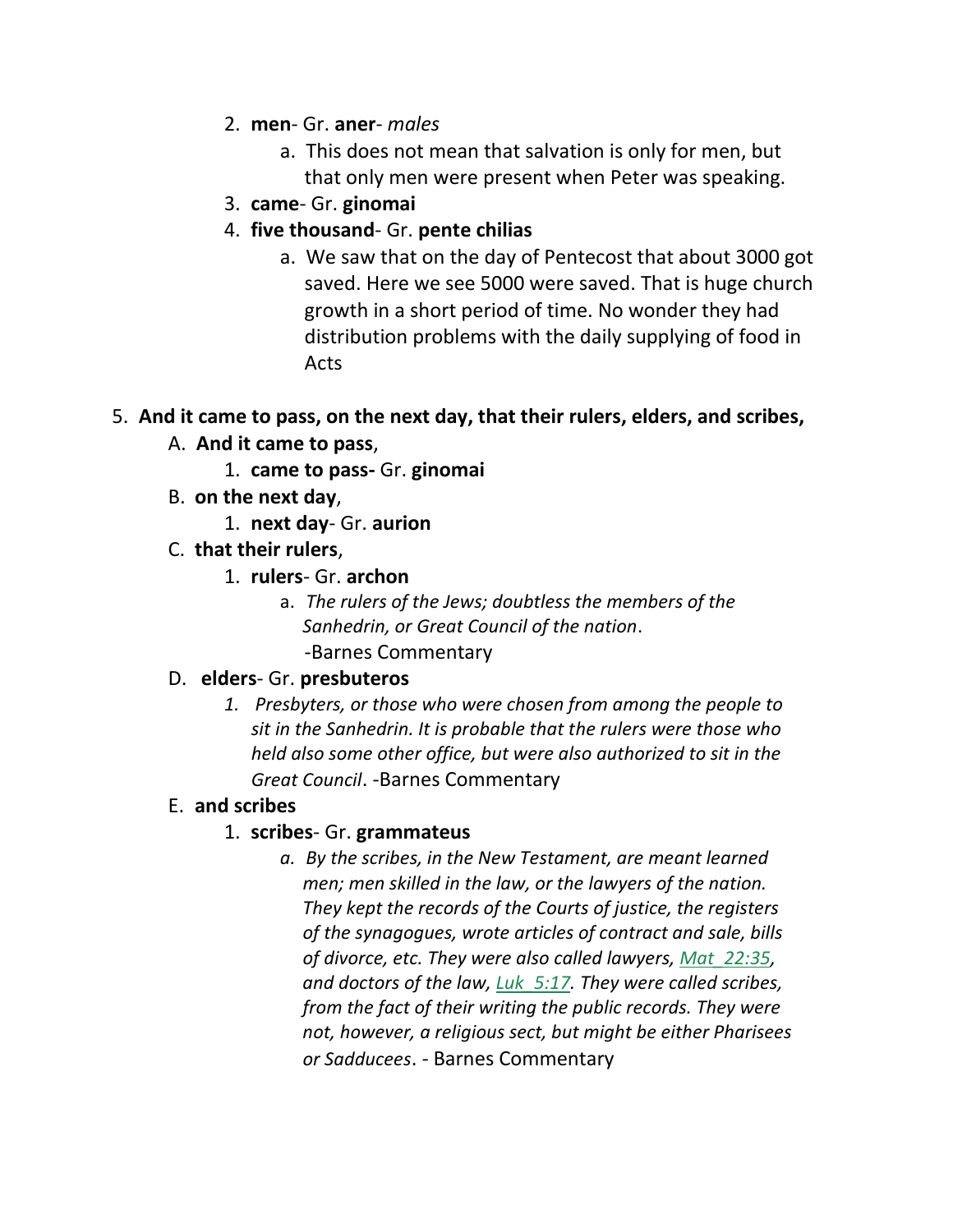- 6. **as well as Annas the high priest, Caiaphas, John, and Alexander, and as many as were of the family of the high priest, were gathered together at Jerusalem.**
	- A. **as well as Annas the high priest**,
		- 1. **Annas** means *humble*
			- *a. Though this man was not now actually in the office of high priest, yet he had possessed it for eleven years, bore the title all his life, and had the honor of seeing five of his sons fill that eminent place after him - an honor that never happened to any other person from the commencement of the Mosaic institution. He is the same who is called Ananus by Josephus, Ant. b. xx. c. 8.* -Clarke Commentary
		- 2. **high priest** Gr. **archiereus**
	- B. **Caiaphas** means *depression*
		- *1. He was son-in-law to Annas, Joh\_18:13, was now high priest, and the same who, a short time before, condemned Christ to be crucified*. -Barnes
		- 2. He continued as high priest three years after the death of Christ.
	- C. **John** means *God's gift*
		- *1. "John" could be an alternate reading for "Jonathan," who was one of Annas' sons and replaced Caiaphas as high priest in A.D.36.* - MacArthur

### D. **and Alexander**,

- 1. **Alexander**
	- *a. This was probably Alexander Lysimachus, one of the richest Jews of his time, who made great presents to the temple, and was highly esteemed by King Agrippa. See Calmet. He was brother to the famous Philo Judaeus, and father of Alexander Tiberius, who married Berenice, the daughter of Agrippa the elder, and was governor of Judea after Cuspius Fadus. See Josephus, Ant. l. xix. c. 5, s. 1.* -Clarke Commentary
- E. **and as many as were of the family of the high priest,**
	- 1. **family** Gr. **genos**
- F. **were gathered together at Jerusalem**
	- 1. **gathered together** Gr. **sunago**
		- a. This would be the gathering of the Sanhedrin.
	- 2. **Jerusalem**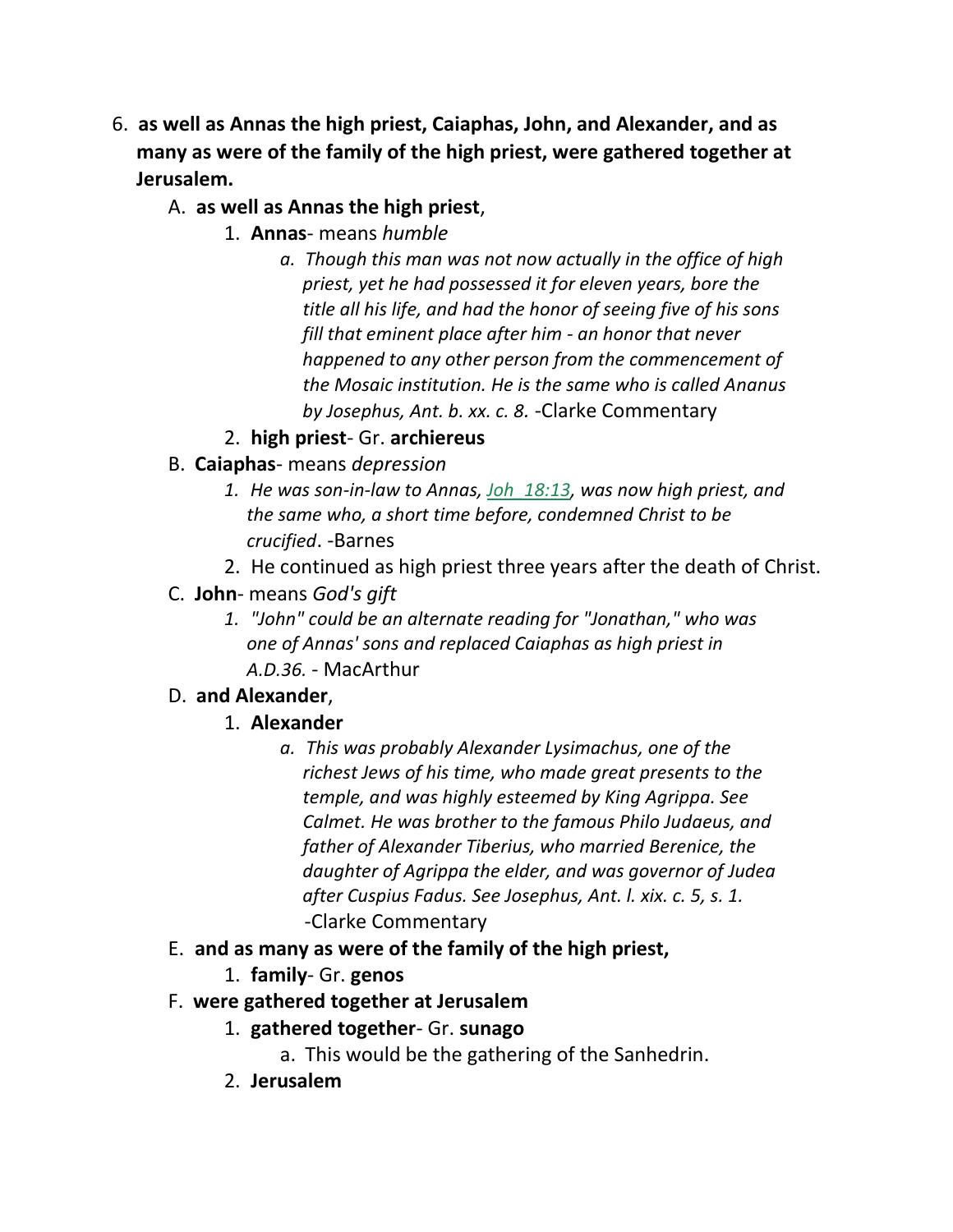- **7. And when they had set them in the midst, they asked, "By what power or by what name have you done this?"**
	- A. **And when they had set them in the midst,**
		- 1. **set** Gr. **histemi** *to stand*
		- 2. **midst** Gr. **mesos** *middle*
			- a. They were encircled by the enemies of the Lord. However, greater is He that was in them, then they in the world.
			- b. The enemy and his minions may surround you but that does not matter as much as the One on the inside of you. He will deliver you!

### B. **they asked,**

- 1. **asked** Gr. **punthanomai** *to inquire, interrogate*
	- a. Obviously, they put the spotlight in the eyes of the disciples and grilled them with questions. This was to find out answers but also to intimidate them. The disciples were not intimidated!

# C. **By what power or by what name have you done this?**

- 1. **power** Gr. **dunamis** *achieving power*
	- a. They admitted that some power had healed the man. They were unwilling to believe it was God's power. They thought they had a corner on God. Beware of such people!

### 2. **name**- Gr. **onoma**

- a. Power is based upon authority and authority is based upon someone's name- i.e. their standing.
- b. The power of the police is backed up by their given authority to exercise that power.
- c. All the power of God rests on the name [authority] of Jesus. When we use the name of Jesus [authority] we can exercise kingdom power.

### 3. **done**- Gr. **poieo**

a. When power is exercised based upon authority much can be done.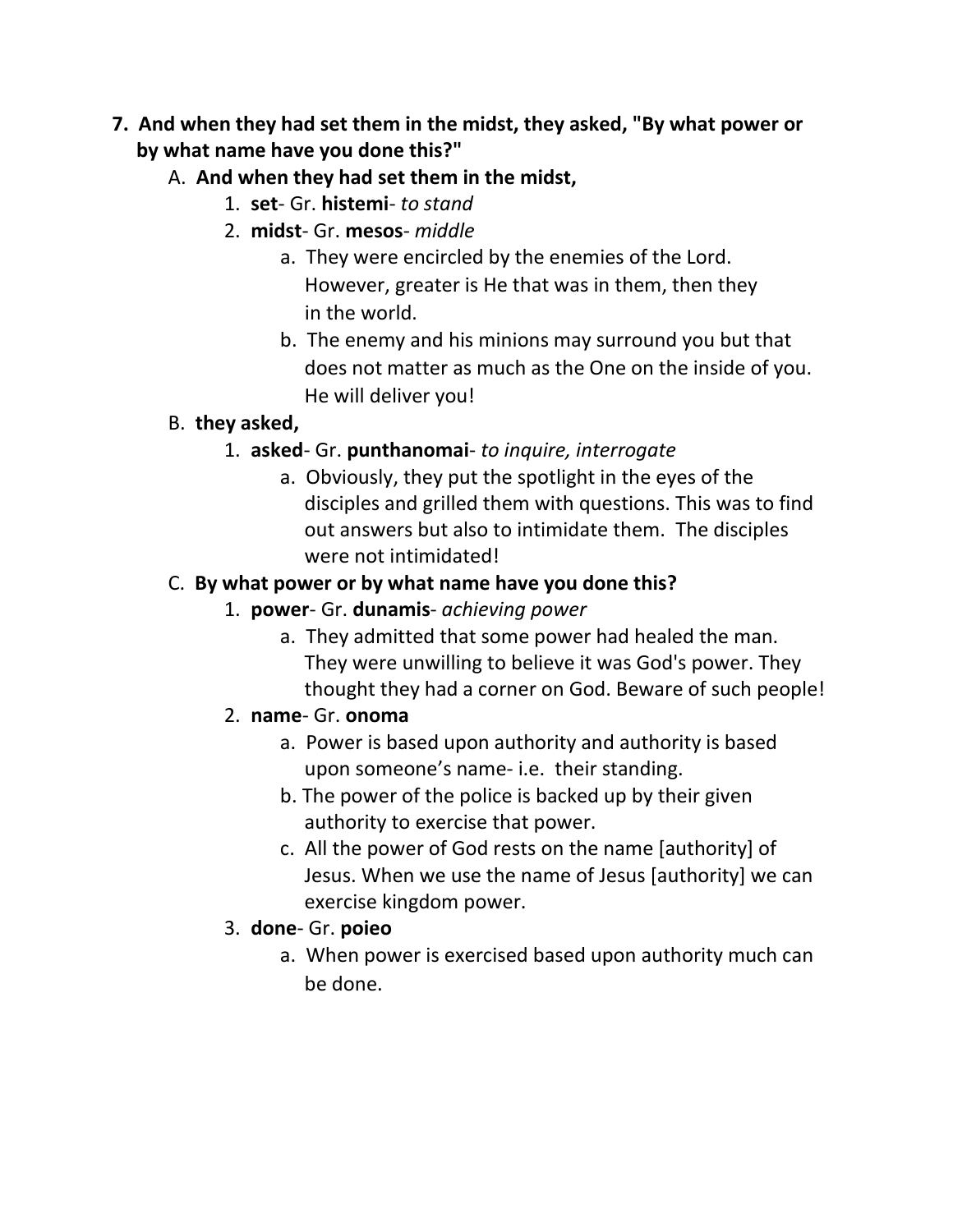### 8. **Then Peter, filled with the Holy Spirit, said to them, "Rulers of the people and elders of Israel:**

- A. **Then Peter,**
	- 1. **Peter-** means *stone*
		- a. Peter is usually found speaking in the Scriptures. God can use big mouths if they are submitted to the Holy Spirit.

### B. **filled with the Holy Spirit,**

- 1. **filled-** Gr. **pletho**
	- a. Peter was filled with the Holy Spirit in chapter 2 and spoke in tongues. Peter kept speaking and kept being filled with the Holy Spirit. Many Christians spoke in tongues and were filled with Spirit on one time, but they stopped. We leak so we need to keep on being filled with the Spirit. We do this by continuing to speak in tongues.
- 2. **Holy Spirit**
- C. **said to them,**
	- 1. **said** Gr. **epo**
		- a. Our words should come forth from being spirit-filled. They will be filled with wisdom and power.

### D. **Rulers of the people and elders of Israel**

- 1. **rulers** Gr. **archon** *first in rank*
	- a. These were the Sanhedrin.
- 2. **people** Gr. **laos**
- 3. **elders** Gr. **presbuteros** *mature ones*
	- a. They might have been mature in age, but they were not mature spiritually. Elders in the religious sense ought to be mature in God.
- 4. **Israel** means *prince of God*
- 9. **If we this day are judged for a good deed** *done* **to a helpless man, by what means he has been made well,**
	- A. **If we this day are judged for a good deed done to a helpless man,**
		- 1. **day** Gr. **hemera**
			- a. This was a day of human judgment, but there still awaits a day of divine judgment. It matters much more God's ruling on that day, then any judgment given by man right now.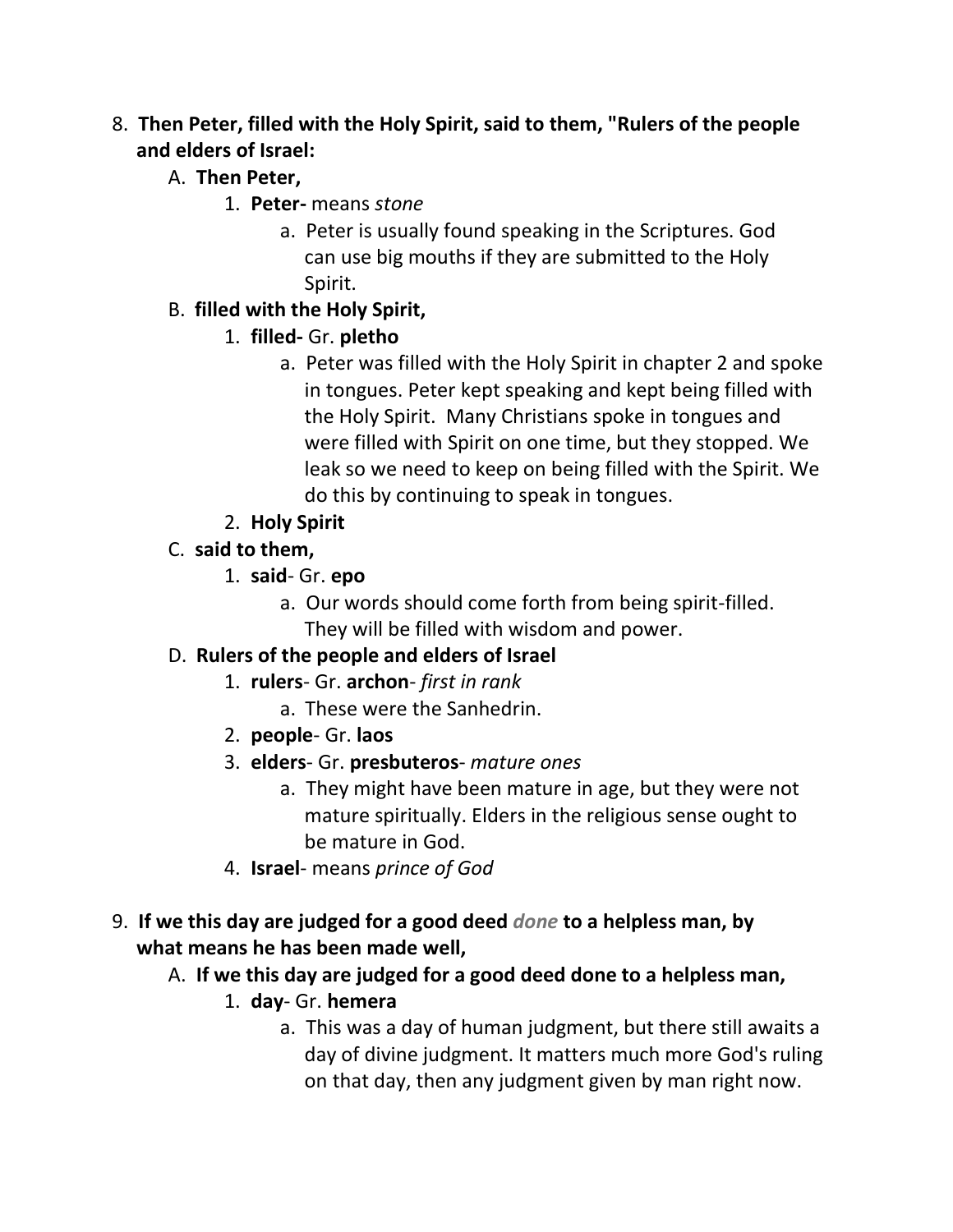- 2. **judged-** Gr. **anakrino**
- 3. **good deed** Gr. **euergesia** good work
	- a. Notice that healing is called a good work. There are some Christians today like the religious leaders of Peter's day, who are upset when people get healed.
- 4. **helpless** Gr. **asthenes** *without strength, weak*
	- a. Grace is for helpless people. The problem is that most people do not know they are helpless. They think they can help and save themselves.

### 5. **man**- Gr. **anthropos**

a. Man is helpless if not for the grace of God. What do we have that we have not received? We were born naked and totally helpless. We had to be taken care of. We still need to be taken care of by God's grace. Even each breath we breathe is a gift by God and we are dependent on God for our very lives. If God removed His grace from our lives, we would be left undone!

### B. **by what means he has been made well**

- 1. **means** Gr. **tis**
- 2. **made well** Gr. **sozo** *to be healed, saved, made whole, delivered*
	- a. The means of this healing was by God's power through faith in the name of Jesus.
- 10. **let it be known to you all, and to all the people of Israel, that by the name of Jesus Christ of Nazareth, whom you crucified, whom God raised from the dead, by Him this man stands here before you whole.**

### A. **let it be known to you all,**

- 1. **known** Gr. **gnostos**
	- a. This is not the first time they had heard this message.
- B. **and to all the people of Israel,**
	- 1. **people** Gr. **laos**
	- 2. **Israel**
		- a. When you reach leaders, you reach the entire nation they oversee.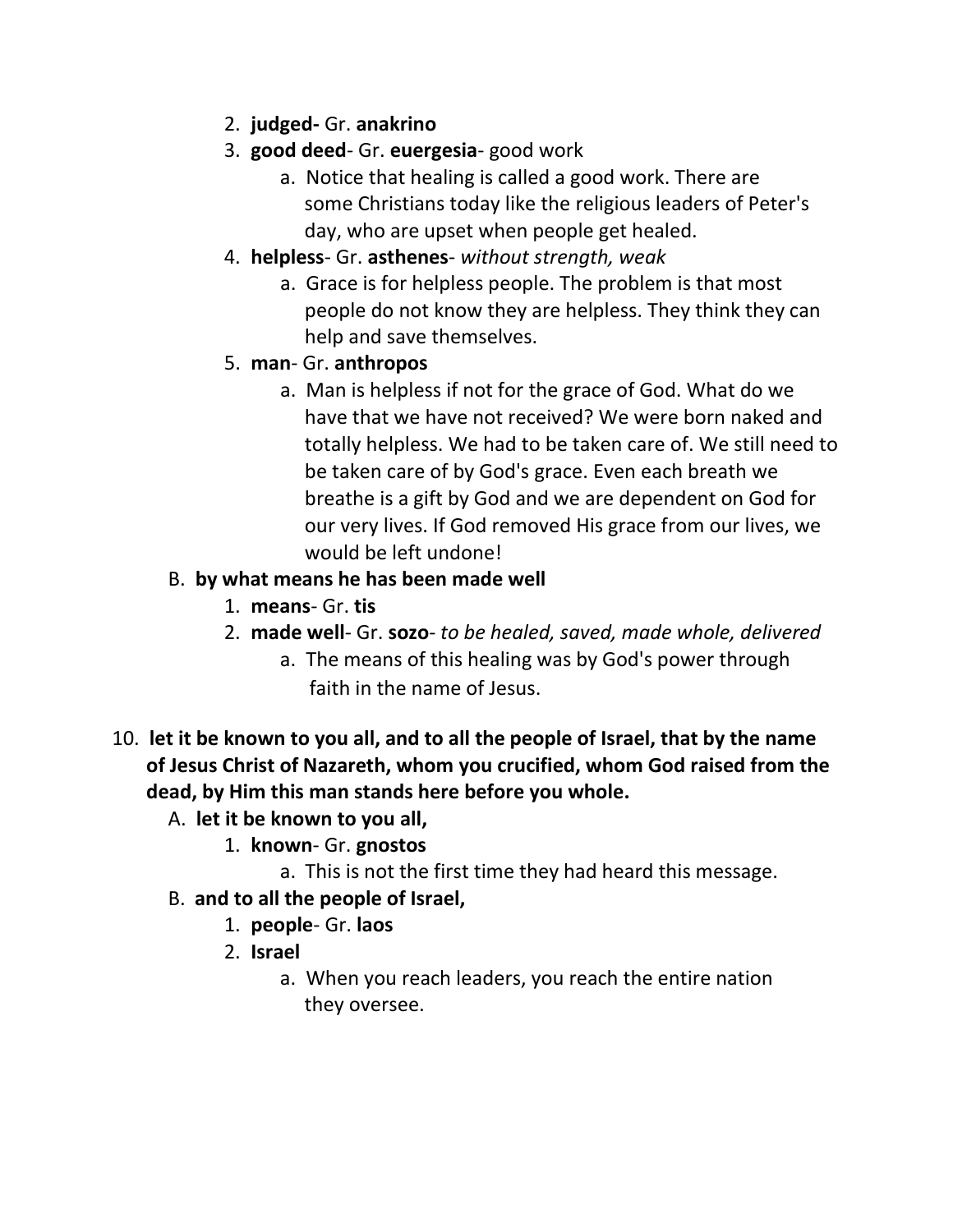#### C. **that by the name of Jesus Christ of Nazareth,**

### 1. **name**- Gr. **onoma**

- a. The name speaks of one's standing, authority,
	- merit, character, and the person themself.
- 2. **Nazareth** means *one separated*
	- a. This defined, which Jesus is being referred to because there were many named Jesus at that time.

### D. **whom you crucified,**

- 1. **crucified** Gr. **stauroo**
	- a. Peter repeatedly puts the blame for Jesus' crucifixion on the Jewish leaders. This was to bring them to a place of repentance and faith in Jesus. If you do not admit your sin, you cannot be saved. Jesus came to die for sins.

### E. **whom God raised from the dead,**

- 1. **raised** Gr. **egeiro**
- 2. **dead** Gr. **nekros**
	- a. This message was repugnant to the Sadducees who were the ruling class of the Sanhedrin. This took great boldness on Peter's part. This boldness came by being filled with the Holy Spirit.

### F. **by Him this man stands here before you whole**

### 1. **stands**- Gr. **paristemi-** *to stand around*

- a. Apparently, this man would stand and then move around and stand again. This showed his mobility after his healing.
- 2. **whole** Gr. **hugies** *sound, whole, in health*
	- a. This man used to sit in paralysis but now stood in health!

### 11. **This is the 'STONE WHICH WAS REJECTED BY YOU BUILDERS, WHICH HAS BECOME THE CHIEF CORNERSTONE.'**

### A. **This is the stone which was rejected by you builders,**

- 1. **stone** Gr. **lithos**
- 2. **rejected** Gr. **exoutheneo** *to make light of, set at naught, despise, treat with contempt and scorn*
	- a. A Jewish story persists that said, in the construction of the Jewish temple, a large stone was sent up for the temple. It was actually the cornerstone, but not recognizing it as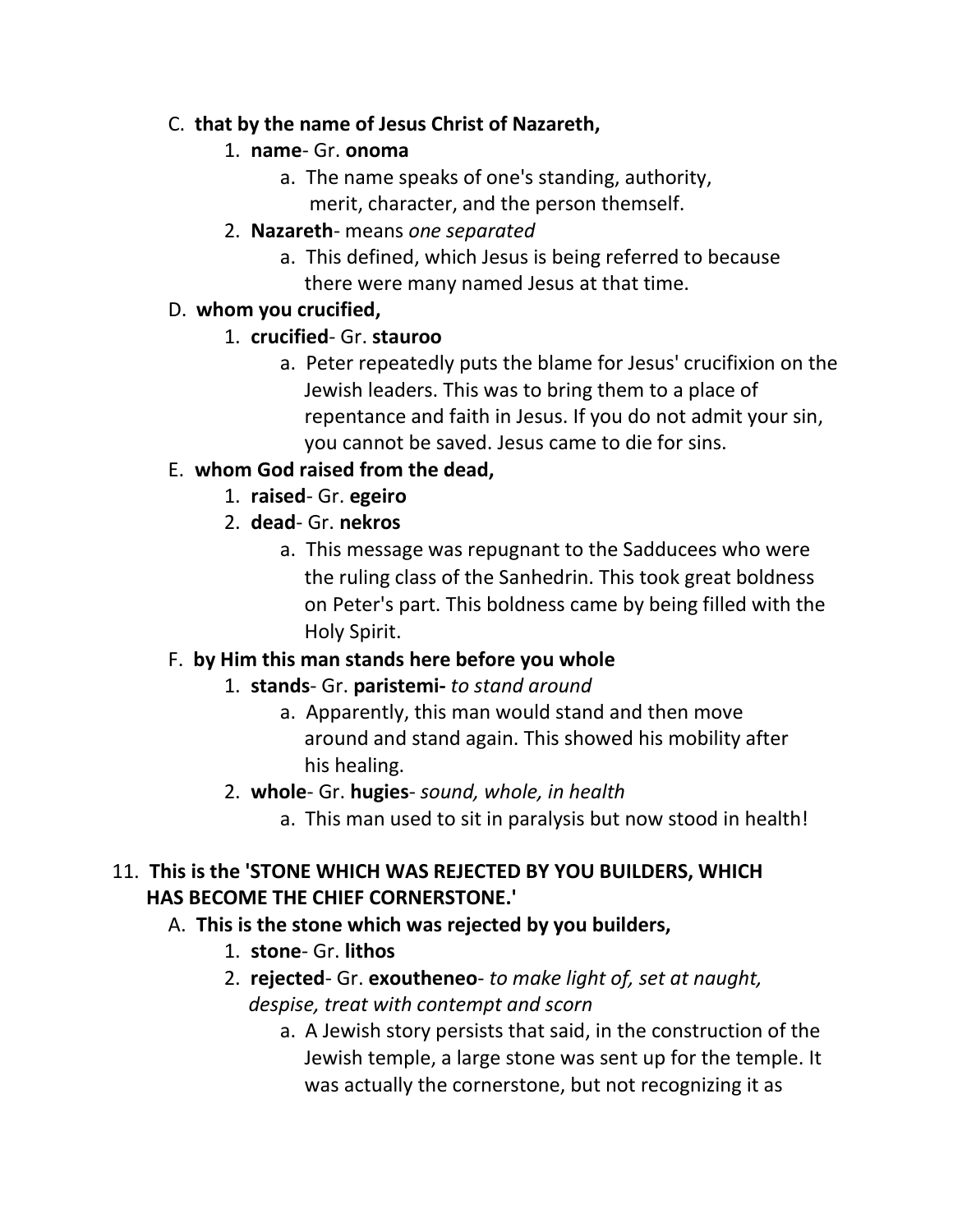such cast it aside down a valley ravine. This is what happened to Jesus. When He came, the builders did not recognize Him as the cornerstone of all of creation and of the nation, so they rejected Him. Psa\_118:22

- 3. **builders** Gr. **oikodomeo**
	- a. These were the religious leaders in Jesus' day.
- B. **which has become the chief cornerstone**
	- 1. **become** Gr. **ginomai**
	- 2. **chief** Gr. **kaphale** *the head*
	- 3. **cornerstone** Gr. **gonia** *the headstone or the keystone of the corner which means the upper cornerstone, which not only unites and strengthens the whole building but is also at the very summit of it. Being so high, in falling it is able to grind people to powder*
		- a. Jesus is the cornerstone where OT believers and NT believers are joined. Isa\_28:16
- 12. **Nor is there salvation in any other, for there is no other name under heaven given among men by which we must be saved."**
	- A. **Nor is there salvation in any other,**
		- 1. **salvation** Gr. **soteria** *deliverance, safety, wholeness, preservation*
	- B. **for there is no other name under heaven given among men by which we must be saved**
		- 1. **name** Gr. **onoma**
			- a. **No other name** this means Muhammed, Buddha, Confucius, or any other religious leader cannot save us.
		- 2. **heaven** Gr. **ouranos**
			- a. There is a name that is in the heavens that can save us. That name exalted above every other name and is enthroned and worshipped in heaven is JESUS.
		- 3. **given** Gr. **didomi**
			- a. Every name under heaven is given by earthly people upon their offspring. Jesus, was the name, given by God, to Mary, to call her firstborn Son.
		- 4. **men** Gr. **anthropos**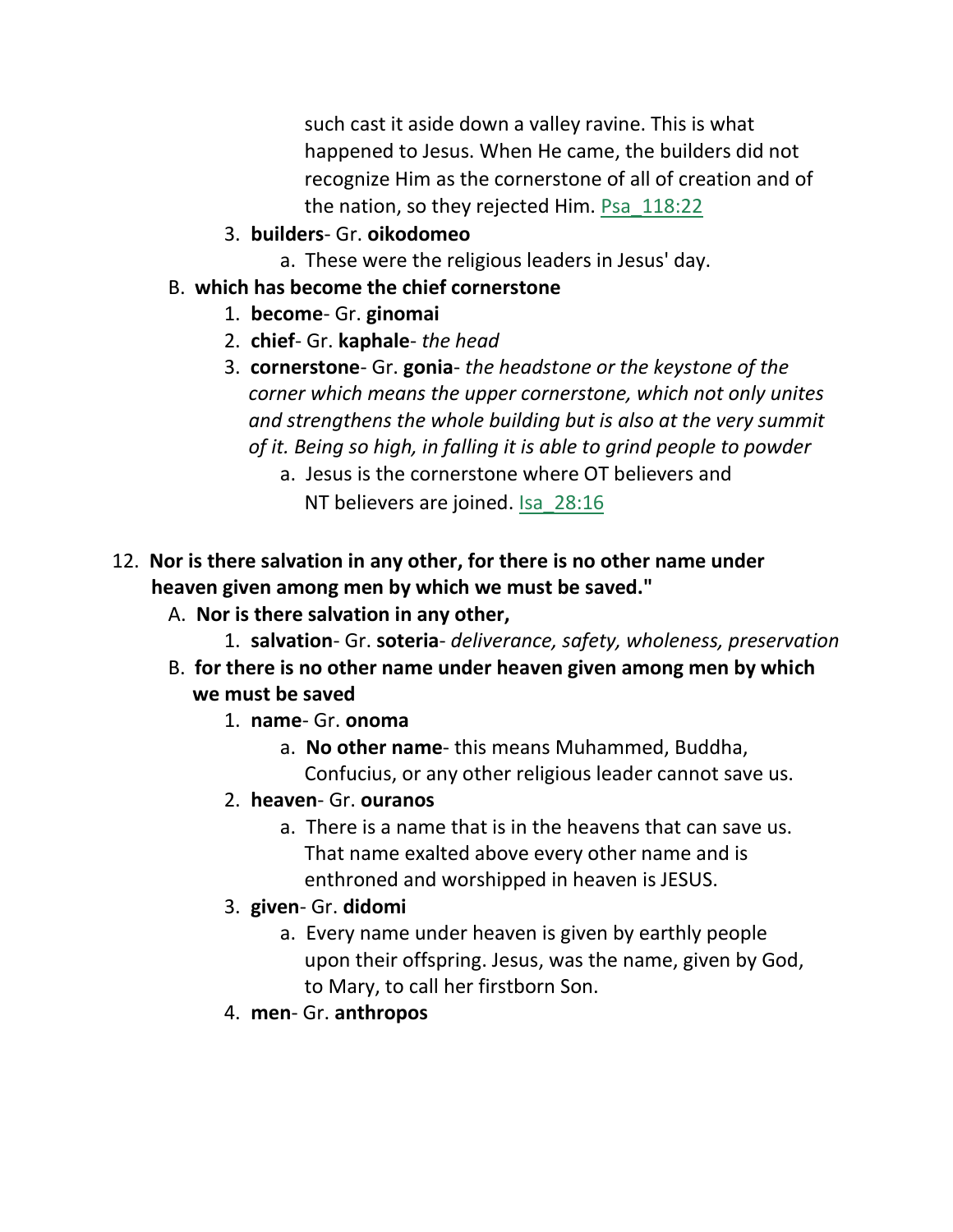- 5. **saved** Gr. **sozo**
	- a. Salvation comes through a person. That is Jesus. This brings out the fact that no one is saved outside of receiving Jesus as Lord and Savior. There is no universal salvation outside of faith in Jesus. Joh\_3:36, Joh\_8:24
- 13. **Now when they saw the boldness of Peter and John, and perceived that they were uneducated and untrained men, they marveled. And they realized that they had been with Jesus.**
	- A. **Now when they saw the boldness of Peter and John,**
		- 1. **saw** Gr. **theoreo** *to be a spectator, to gaze on, contemplate; to behold, view with interest and attention* a. Unbelievers are watching us closely.
		- 2. **boldness** Gr. **parrhesia** *all out-spokenness, freedom to speak*
			- a. Unbelievers notice boldness. Many Christians go unnoticed because they hide in timidity.
	- B. **and perceived that they were uneducated and untrained men,**
		- 1. **perceived** Gr. **katalambano** *to lay hold of with the mind, understand*
		- 2. **uneducated** Gr. **agrammatos** *illiterate, unlearned*
			- a. Peter and John were not illiterate. They could read. Peter quoted from the Old Testament. This means they had no formal religious training at all. They had never attended cemetery, I mean… seminary.
			- b. *Unlettered men without technical training in the professional rabbinical schools of Hillel or Shammai. Jesus Himself was so regarded (Joh\_7:15, "not having learned letters"*). Robertson Word Pictures
		- 3. **untrained** Gr. **idiotes** *a private person*, *in the NT, an unlearned, illiterate, man as opposed to the learned and educated: one who is unskilled in any art*
			- *a. A layman, a man not in office (a private person), a common soldier and not an officer, a man not skilled in the schools-*Robertson Word Pictures
		- 4. **men** Gr. **anthropos**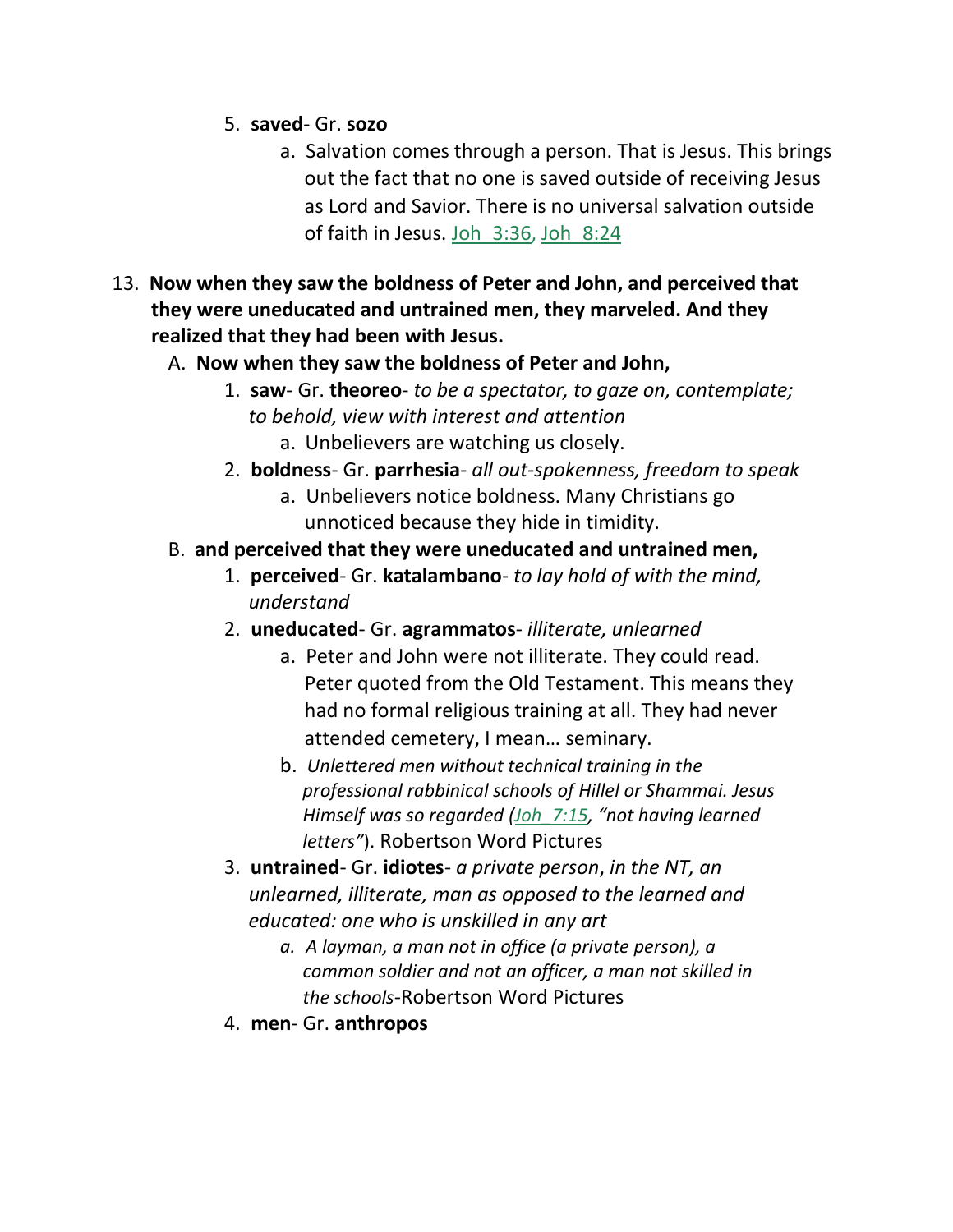### C. **they marveled**

- 1. **marveled** Gr. **thaumazo**
	- a. They marveled at the boldness, the wisdom and knowledge of the scriptures they were exhibiting. This was by the Spirit of God. The religious leaders marveled at Jesus because of this trait as well. Luke 2:47, John 17:15

### D. **And they realized that they had been with Jesus**

- 1. **realized** Gr. **epiginosko**
- 2. **been with Jesus**
	- a. What a wonderful thing for people to look at us and know we have been with Jesus. We have His Spirit, fruit, and wisdom exuding from us.
	- b. Some people you just can tell that they have been with the devil!
	- c. Hanging out with Jesus will make you very smart!

# 14. **And seeing the man who had been healed standing with them, they could say nothing against it.**

# A. **And seeing the man who had been healed standing with them,**

- 1. **seeing** Gr. **blepo**
	- a. This is just the ordinary word for looking. In the previous verse we see that the religious leaders looked upon Peter and John. The word there is **theoreo**- which means to view closely and attentively. These leaders should have been looking closely at the healed man instead of Peter and John. If they did this, they would understand the significance of his healing and repent and believe on Jesus. Instead they carefully looked at Peter and John to find fault with them. Often, we look closely at the wrong things.
- 2. **man** Gr. **anthropos**
- 3. **healed** Gr. **therapeuo** *to cure, heal, restore to health*
	- a. We get the English word "therapy" from this word. This man received therapy from the Lord Jesus. That is the best therapy you can get, and it is free!
- 4. **standing** Gr. **histemi**
	- a. God is able to raise up the impotent to stand with the great.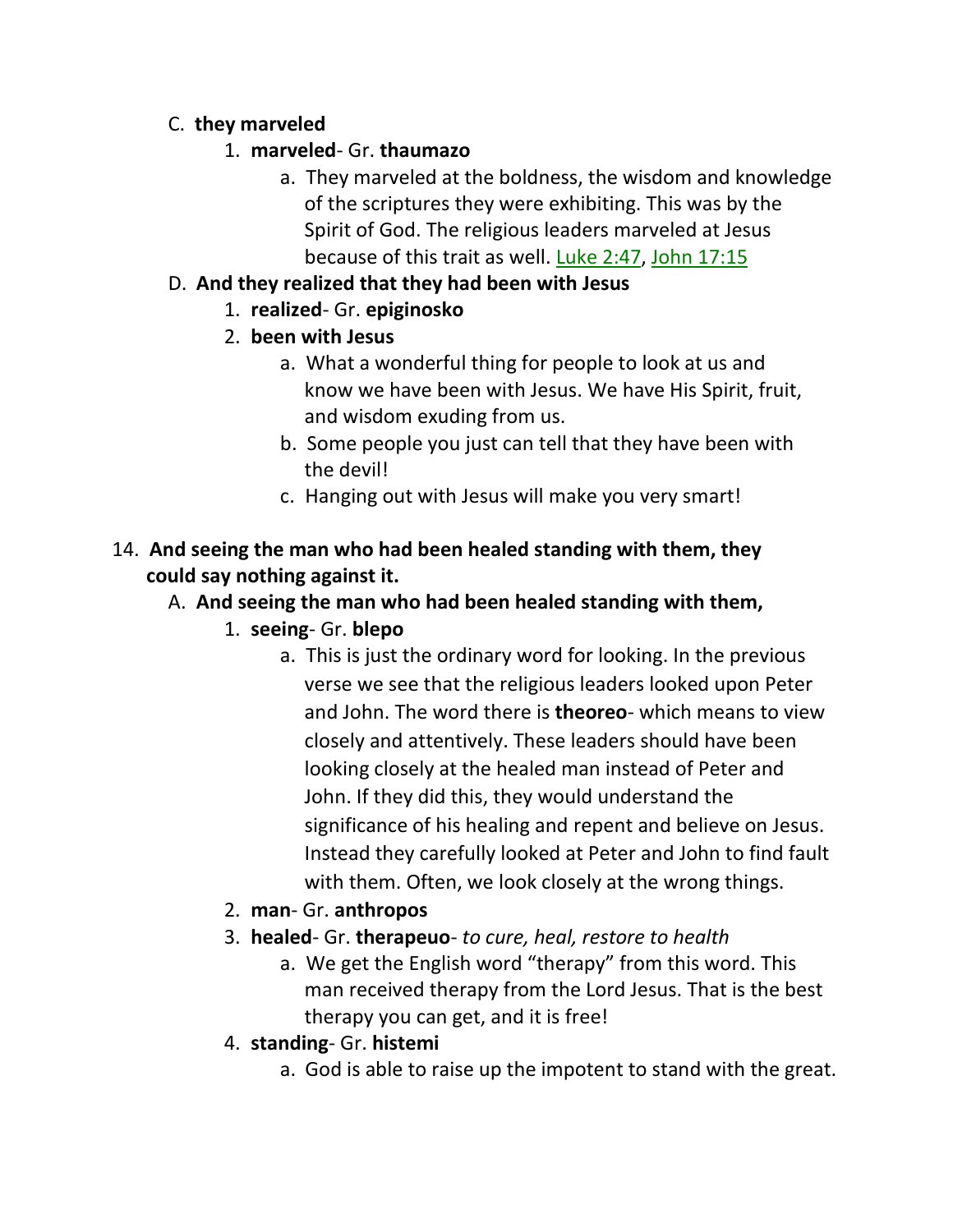- B. **they could say nothing against it**
	- 1. **say nothing against** Gr. **antepo oudeis**
		- a. Miracles and the power of God shuts the mouths of people so, they cannot say a negative word.
	- 2. **against**
- 15. **But when they had commanded them to go aside out of the council, they conferred among themselves,**
	- A. **But when they had commanded them to go aside out of the council,**
		- 1. **commanded** Gr. **keleuo** *to order, command, direct, bid*
		- 2. **go aside out** Gr. **aperchomai** *to go off*
		- 3. **council** Gr. **sunedrion** *the sitting together*
			- a. This council was the Sanhedrin, the ruling body of Israel.
			- b. Many of these men condemned Jesus to death.
	- B. **they conferred among themselves**
		- 1. **conferred** Gr. **sumballo** *to throw together, to consult together*
			- a. They consulted themselves, not God. Therefore, they greatly erred.
			- b. This is a problem today. Often, we confer with other people instead of God first.
- 16. **saying, "What shall we do to these men? For, indeed, that a notable miracle has been done through them** *is* **evident to all who dwell in Jerusalem, and we cannot deny** *it.*
	- A. **saying-** Gr. **lego**
	- B. **What shall we do to these men?**
		- 1. **do** Gr. **poieo**
			- a. It is amazing that they are asking what they could do to these men, instead of asking what they needed to do, now that they have seen a clear miracle done through the name of Jesus.

 They needed to repent and believe on Jesus! This never enters their mind. What rock hard hearts!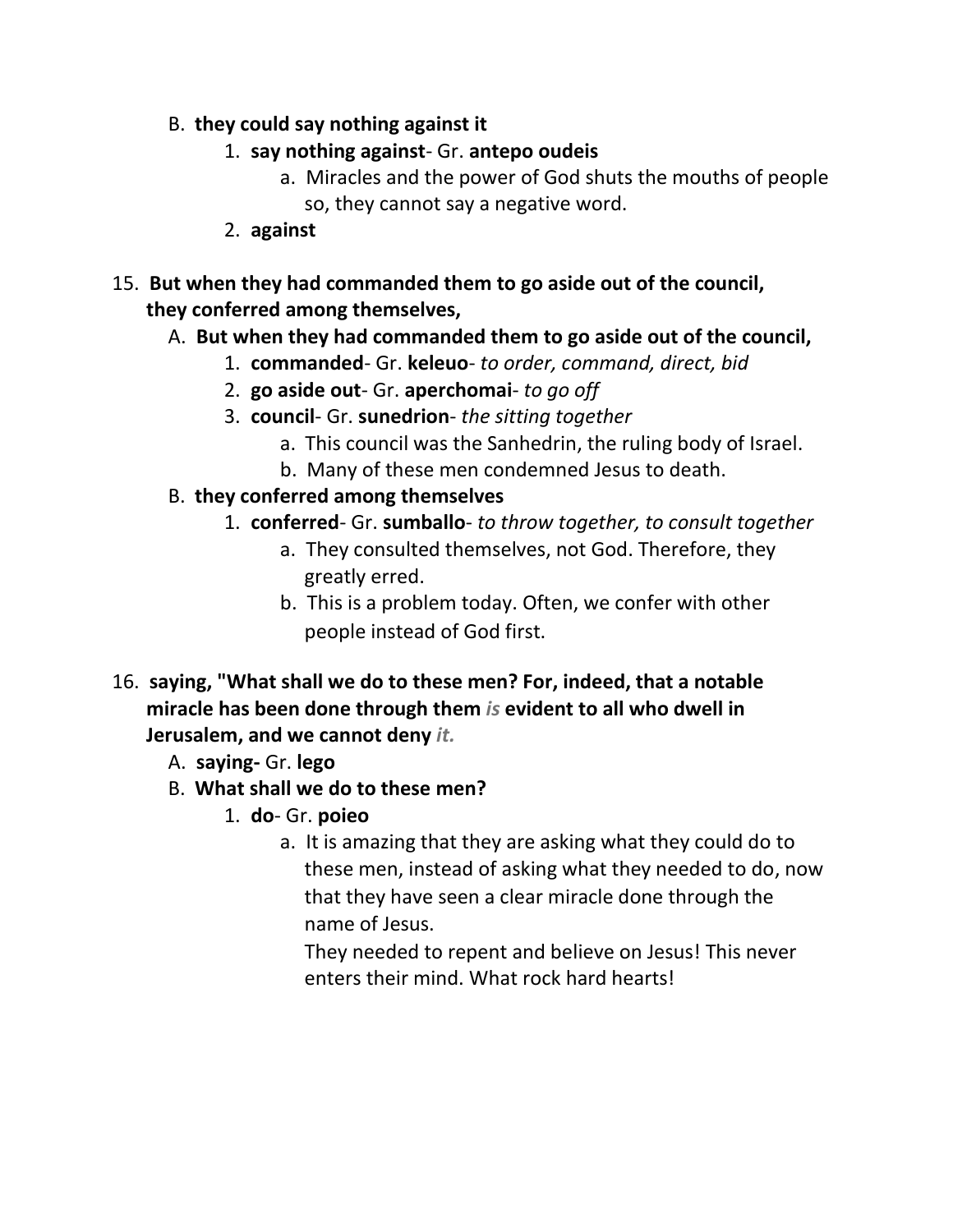- b. Religious people always have this question on their mind and mouth- what shall we do? This was the first question religious Saul of Tarsus asked the Lord on the road to Damascus. The question is not, what shall we do, but what shall we believe?
- 2. **men** Gr. **anthropos**
	- a. God uses man in doing miracles, but God gets the glory.
- C. **For, indeed**
- D. **that a notable miracle has been done through them is evident to all who dwell in Jerusalem,**
	- 1. **notable** Gr. **gnostos** *known*
		- a. This healing miracle was well known in Jerusalem.
	- 2. **miracle** Gr. **semeion** *sign, mark, token, miracle with a spiritual end and purpose*
		- a. A miracle is a sign that points to something important. Here the miracle of the impotent man at the gate beautiful was a sign pointing to Jesus being the Messiah and the Lord. The religious leaders totally missed the sign due to hardened hearts. They missed all the signs Jesus did in His ministry and they missed this sign.
	- 3. **done** Gr. **ginomai** *to come into existence*
		- a. This Greek word means to "come into existence". This shows that miracles come from another realm and are not native to the natural earthly realm. They come into existence from the spirit realm by faith in Jesus name and the working of the power of God.
	- 4. **evident** Gr. **phaneros** *to make plain, clear*
		- a. The sign pointing to Jesus was truly clear, but these men were blinded and could not see it. Multitudes in Jerusalem saw it and responded to Jesus by believing upon Him.
	- 5. **dwell** Gr. **katoikeo**
	- 6. **Jerusalem**

### E. **and we cannot deny it**

- 1. **deny** Gr. **arneomai** *to contradict*
	- a. They could not deny the miracle, but they denied the One who the miracle was done through.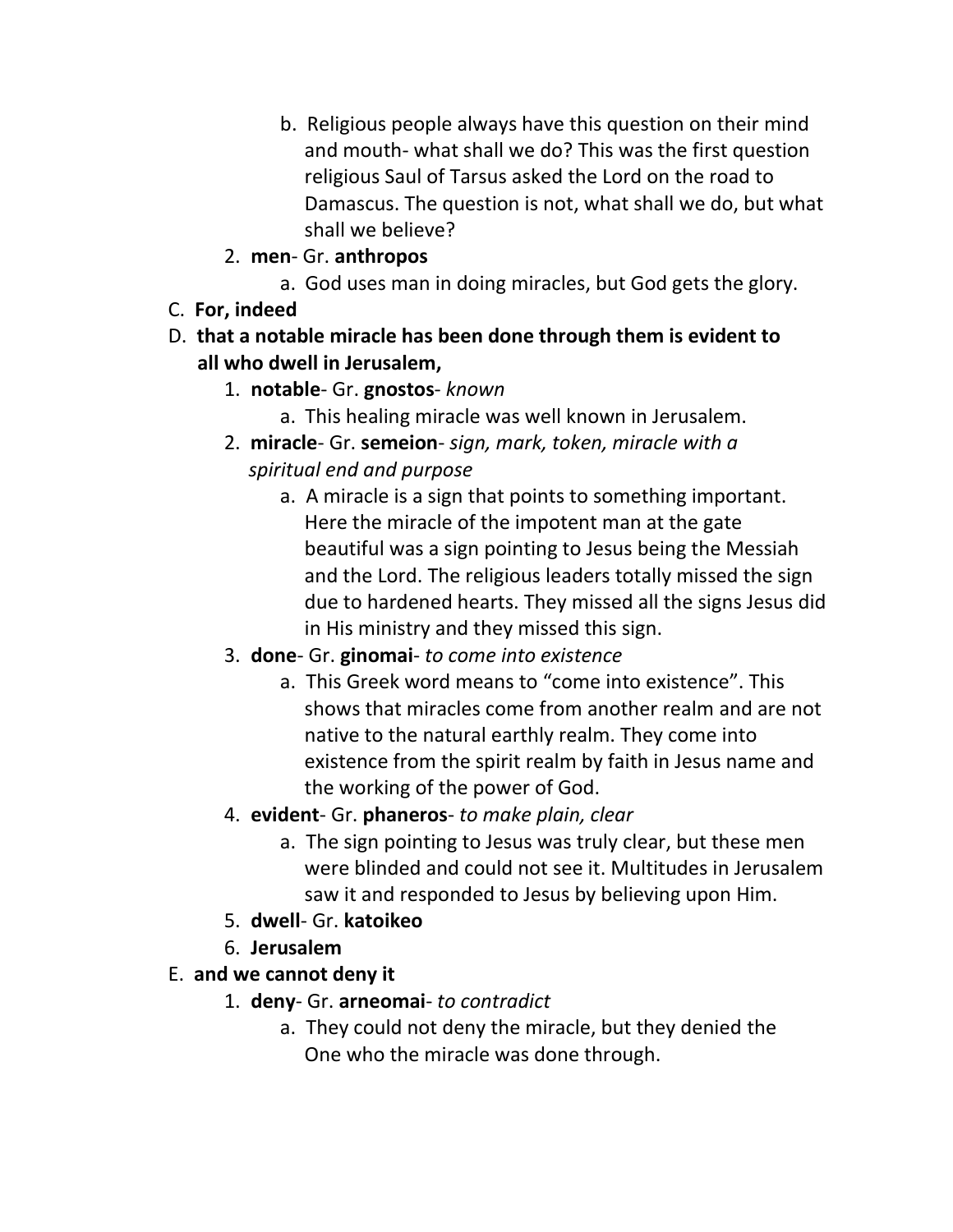- b. Jesus said if anyone denies me before men, I will deny him before my Father. Matt. 10:33
- 17. **But so that it spreads no further among the people, let us severely threaten them, that from now on they speak to no man in this name."**
	- A. **But so that it spreads no further among the people,**
		- 1. **spreads** Gr. **dianemo** *to distribute; to divulge, spread abroad*
			- a. The gospel has the ability to spread quickly and rapidly but we are responsible to be the spreaders. Joh\_12:19
		- 2. **people** Gr. **laos**
			- a. This is the Jews. The gospel had yet to be preached to the Gentiles.
	- B. **let us severely threaten them,**
		- 1. **severely threaten** Gr. **apeileo apheile** *to threaten with a threat*
			- a. Legalism is based upon fear and intimidation.
			- b. The greatest persecutor of the gospel is religion.

#### C. **that from now on they speak to no man in this name**

- 1. **speak** Gr. **laleo**
	- a. The enemy wants to shut us up through intimidation. He roars at us to get us to shut up and not speak God's Word. Speak anyway!
- 2. **man** Gr. **anthropos**
	- a. This is in direct opposition to the command of the Lord to go into all nations and preach the gospel. We are to follow the Lord's command when man's command contradicts it.
- 3. **name** Gr. **onoma**
	- a. This means to speak in authority of Jesus and person.
	- b. Notice that they distanced themselves by saying- "this name". They did not want to speak the name of Jesus because it carries weight and authority.

# 18. **So they called them and commanded them not to speak at all nor teach in the name of Jesus.**

- A. **called** Gr. **kaleo**
	- 1. It was not such a big thing to have these religious men call them because they had already been called by Jesus.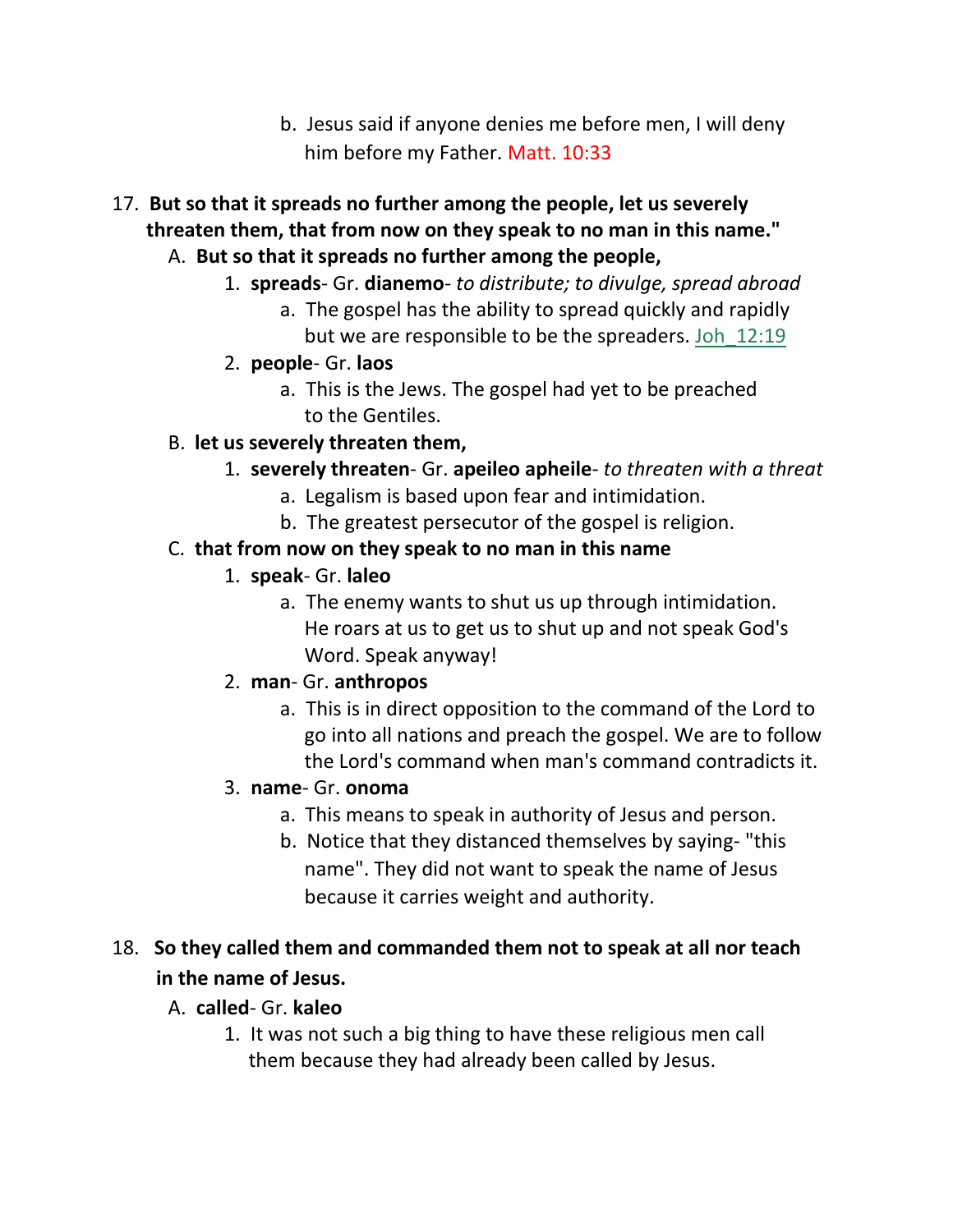#### B. **commanded**- Gr. **paraggello**

- 1. Religion is based upon harsh commands and rules that intimidate.
- C. **speak** Gr. **phtheggomai-** *to emit a clear sound; to speak*
	- 1. The enemy does not want us to speak even one peep for the Lord.
	- 2. Jesus in the next chapter will tell them to speak in His name in the temple. Act\_5:20

### D. **teach**- Gr. **didasko**

1. Jesus' command to the church is to preach to all nations and teach all nations. Preaching is for the lost and teaching is for converts and disciples. If the devil cannot stop us preaching in Jesus' name, he will try to stop the teaching of believers to keep them ignorant.

### E. **name**- Gr. **onoma**

1. If what we say is not in the name of Jesus it is powerless. The enemy does not care if we speak a million words of our own, but he does not want one word uttered in the name of Jesus because it carries power.

# 19. **But Peter and John answered and said to them, "Whether it is right in the sight of God to listen to you more than to God, you judge.**

### A. **But Peter and John answered and said to them,**

- 1. **Peter and John**
	- a. These two were often together in ministry.
- 2. **answered** Gr. **apokrinomai** *to begin to speak, but always where something has preceded*
	- a. Not that both spoke up at the same time saying the same thing, but that Peter probably spoke for both of them.
- 3. **said** Gr. **epo**
- B. **Whether it is right in the sight of God to listen to you more than to God,**
	- 1. **right** Gr. **dikaios** *that which is right, conformable to right, pertaining to right, that which is just.*
		- a. It is always the right thing to do to listen to God and do what He says.
	- 2. **sight** Gr. **enopion**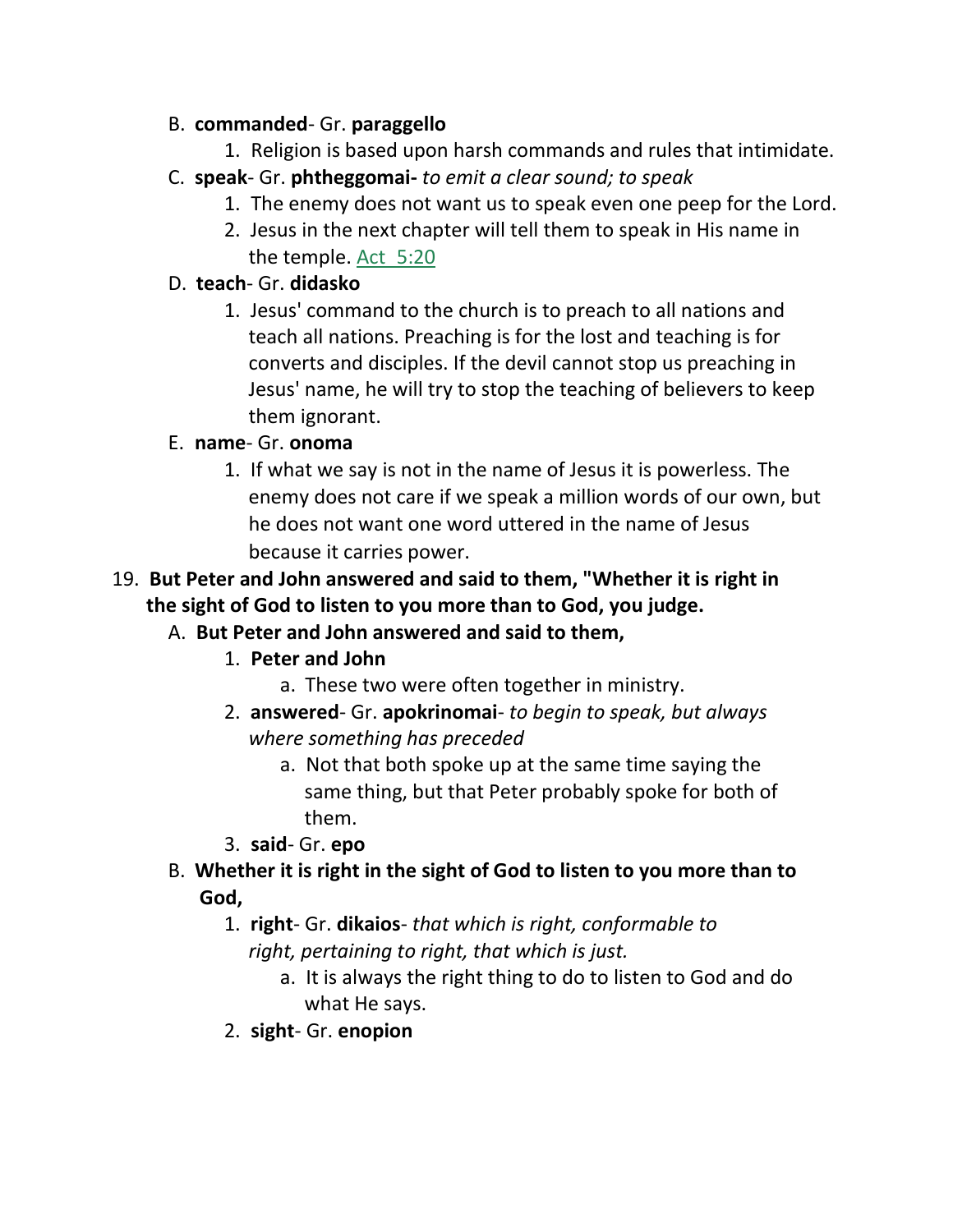#### 3. **listen**- Gr. **akouo**

a. Notice that they said that it is not right to listen to man  **MORE** than God. This does not say we are not to listen to men in authority.

### C. **you judge**

- 1. **judge** Gr. **krino**
	- a. The Sanhedrin was a ruling body that was supposed to make righteous judgments. However, this body had been perverted and judged wrongly because of their evil hearts of unbelief.

### 20. **For we cannot but speak the things which we have seen and heard."**

# A. **speak**- Gr. **laleo**

- 1. This is the definition of a witness. It is someone who speaks on what they have seen and heard.
- 2. Peter and John were faithful witnesses of Jesus.
- 3. They had received power to be witnesses of Jesus. Acts 1:8

### B. **seen**- Gr. **eido**

1. They had seen many things that Jesus did during their days with Him. John 21:25

### C. **heard**- Gr. **akouo**

1. They had heard many things from Jesus during their days with Him.

### 21. **So when they had further threatened them, they let them go, finding no way of punishing them, because of the people, since they all glorified God for what had been done.**

- A. **So when they had further threatened them,**
	- 1. **threatened** Gr. **prosapeileo** *to add threats*
		- a. Legalists use threats and intimidation to control people.
- B. **they let them go,**
	- 1. **go** Gr. **apoluo**
		- a. They let them go reluctantly.
- C. **finding no way of punishing them,**
	- 1. **finding** Gr. **heurisko**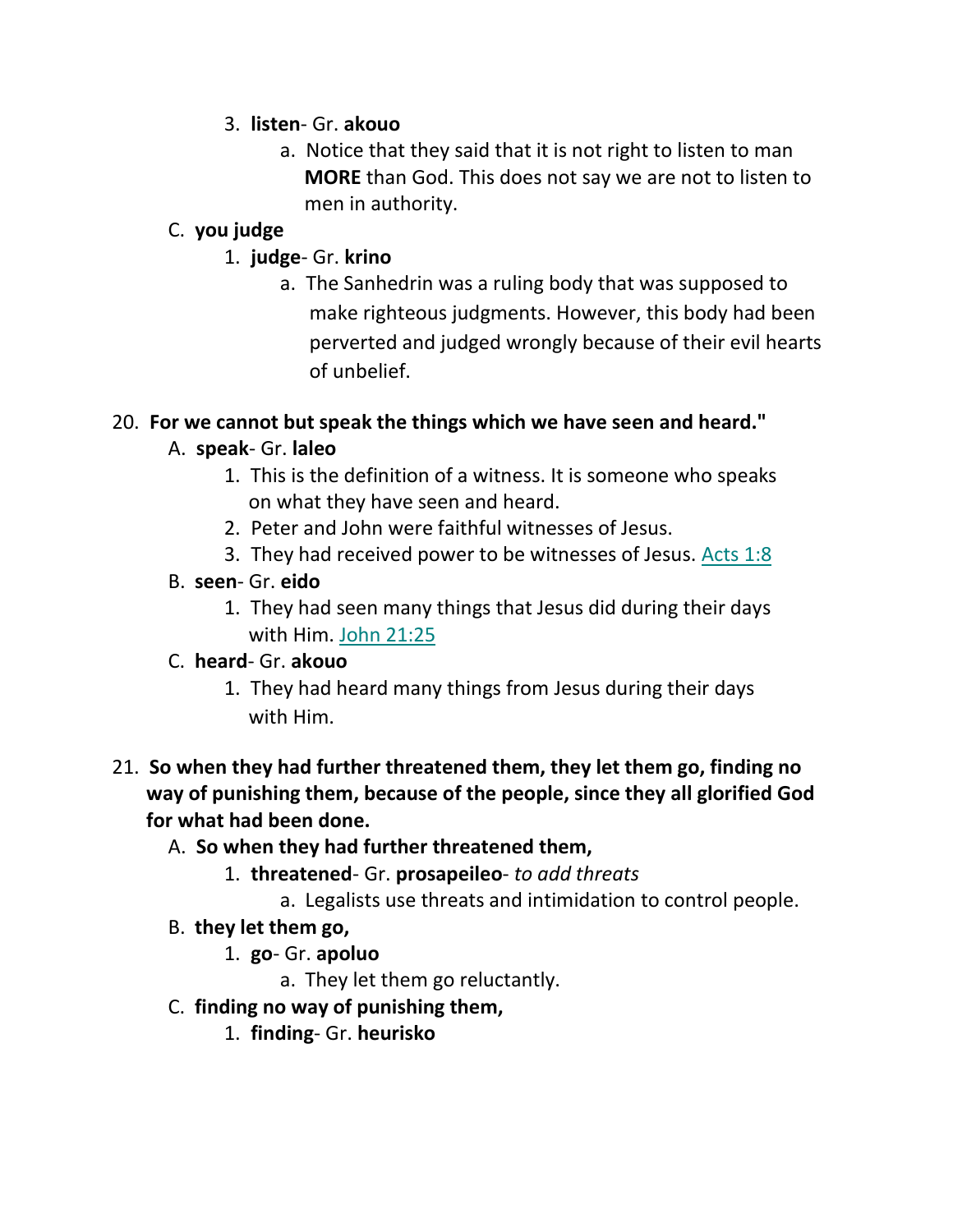- a. This shows that they were looking for a way to punish them. For what? Healing a man who had been lame in Jesus name!
- 2. **punishing** Gr. **kolazo** *to chastise, correct, punishment*

### D. **because the people,**

- 1. **people** Gr. **laos**
	- a. Carnal men care what other carnal men think. They will be moved by popular opinion. We see this today.
	- b. The religious leaders did not arrest Jesus sooner because of their fear of people. Mat 21:26; Mat 21:46
- E. **since they all glorified God for what had been done.**
	- 1. **glorified** Gr. **doxazo**
		- a. All the people glorified God except the religious leaders. No wonder Jerusalem was destroyed in 70 A.D.
	- 2. **done** Gr. **ginomai** *to come into existence*

### 22. **For the man was over forty years old on whom this miracle of healing had been performed.**

- A. **man** Gr. **anthropos**
- B. **forty years old** Gr. **tessarakonta etos**
	- 1. This healed man had never walked.
	- *2. The age of the man is mentioned to show the certainty and greatness of the miracle. If it had been a man who had been lame but a few years, or if it had been a child or a very young man, the case would not been so remarkable. But after a continuance of 40 years, all hope of healing him by any ordinary means must have been abandoned, and all pretense that this was jugglery or deception must have been absurd*. *-*Barnes Commentary
	- 3. This is the longest ailment healed in the Bible. The next longest was 38 years. This was the man healed at the pool of Bethesda. John 5:5 This was one of the most major healings recorded in Scripture!
- C. **miracle** Gr. **semeion**
- D. **healing** Gr. **iasis**
	- 1. Some healings are miracles, and some are not. In a healing miracle something that is missing in the human body is added that is needed for it to function. Without a miracle some people cannot function normally in their body.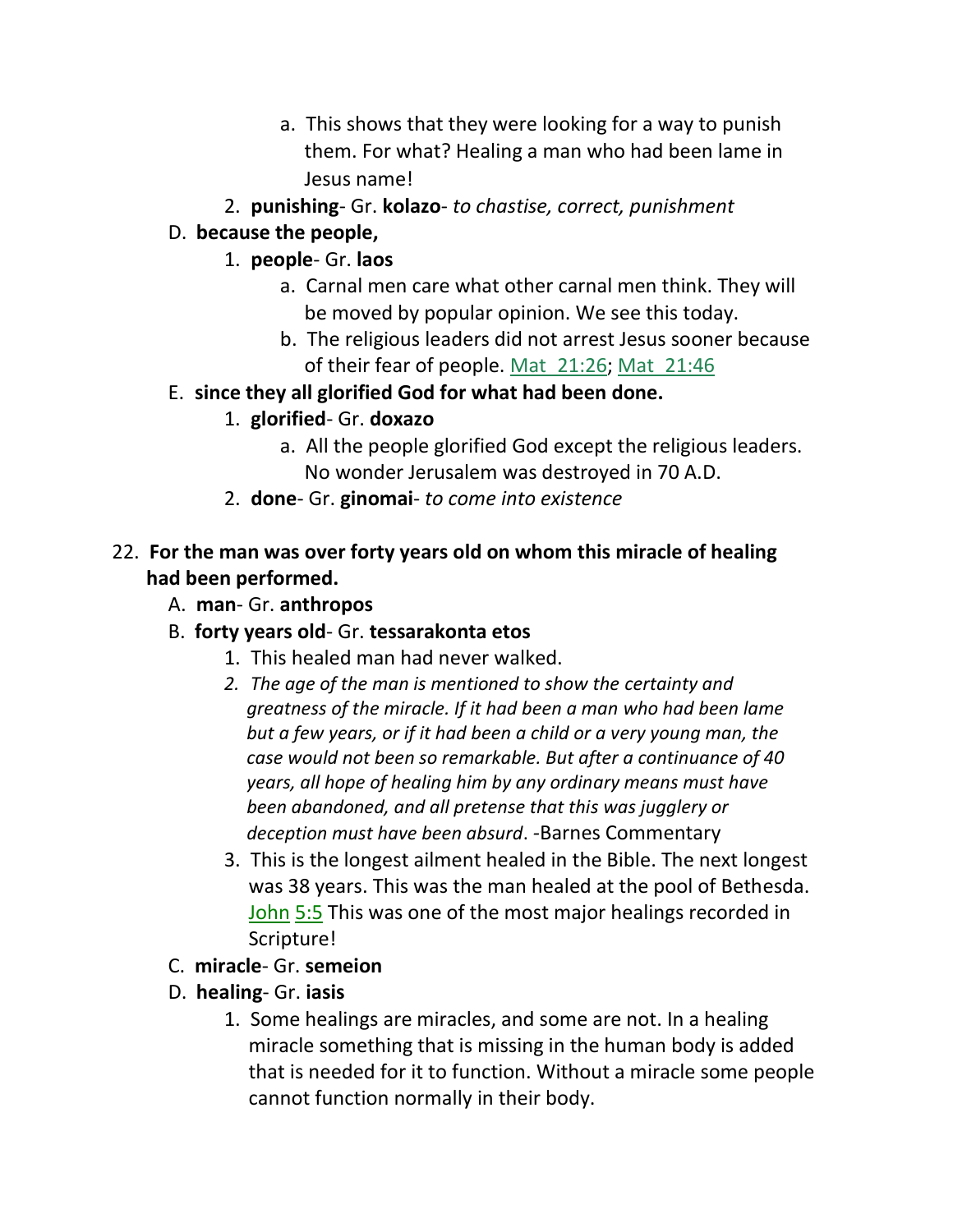- E. **performed** Gr. **ginomai** *to come in existence*
	- 1. Miracles come into existence from the spirit realm, they are not native to this realm.
- 23. **And being let go, they went to their own** *companions* **and reported all that the chief priests and elders had said to them.**
	- A. **And being let go,**
		- 1. **let go** Gr. **apoluo**
	- B. **they went to their own companions and reported all that the chief priests and elders had said to them.**
		- 1. **went** Gr. **erchomai**
		- 2. **own companions** Gr. **idios** *their own*
			- a. When you are going through trouble or persecution you need to be in fellowship and gather with "your own". This means other Christian believers that hold the same core beliefs and have a common passion for God as you. Psa\_119:63 The KJV calls this your "own company". Your local church should be your "own company" where you Can share your heart and stand as one against the enemies Of the faith.
		- 3. **reported** Gr. **apaggello** *to proclaim, to make known openly, declare*
		- 4. **chief priests** Gr. **archiereus**
		- 5. **elders** Gr. **presbuteros**
			- a. These two groups, the chief priests and elders comprised the Sanhedrin.
		- 6. **said** Gr. **epo**
- 24. **So when they heard that, they raised their voice to God with one accord and said: "Lord, You** *are* **God, who made heaven and earth and the sea, and all that is in them,**
	- A. **So when they heard that,**
		- 1. **heard** Gr. **akouo**
			- a. What we hear will either lead us to fear or faith. Here it led them to faith in prayer.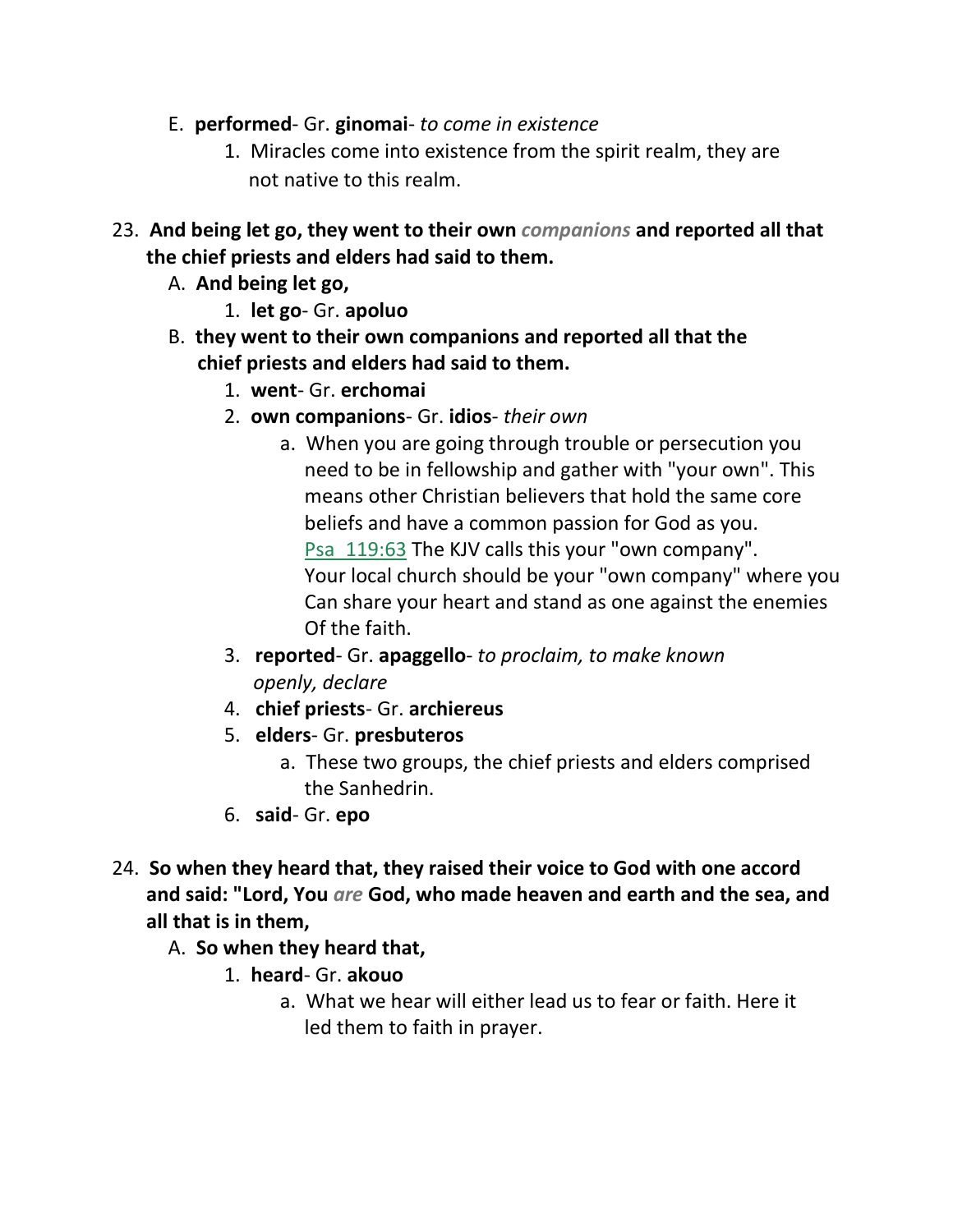#### B. **they raised their voice to God with one accord and said:**

- 1. **raised** Gr. **airo**
- 2. **voice** Gr. **phone** *sound, tone, voice*
- 3. **one accord** Gr. **homothumadon** *same passion*
	- a. Examples of corporate prayer in the NT is where all prayed at the same time. Often in our churches today corporate prayer is where one person prays and the others listen. This often becomes a critique on the person's prayer who is praying, and the person praying is concerned how they are sounding to the group. I never experienced this myself. Right!
	- b. This should not be the focus. All should pray together, and the focus should be on God.
- 4. **said** Gr. **epo**
	- a. This does not mean they all prayed the exact same words as on a script. This was the gist of what they all prayed. I think it is important that when leading corporate prayer times there is a leader that will share what needs to be agreed upon and what the general prayer should be, so everyone is on the same page together. This person should have leadership and authority in the church.
- C. **Lord** Gr. **despotes** *a lord, master, especially of slaves, by impl. as denoting the possession of supreme authority, Lord, sovereign*
	- 1. The most common word in Greek for Lord is **kurios**, which means master. Here the word **despotes** is used. This is one having supreme authority. Why did they use this term? It was because the civil authorities in Jerusalem, the Sanhedrin, commanded them to go against what God told them to do. Jesus told the disciples to go into all the world and preach and the Sanhedrin told them to shut up. Here the disciples were appealing to the highest authority there was-the Lord- Gr. **despotes**- the one who had supreme authority.
	- 2. When human authority is in direct opposition to divine authority we are to submit to the higher authority. We must be willing to suffer the consequences however from the human authority unless we are delivered by the Lord as Peter was when he was miraculously released from jail by an angel.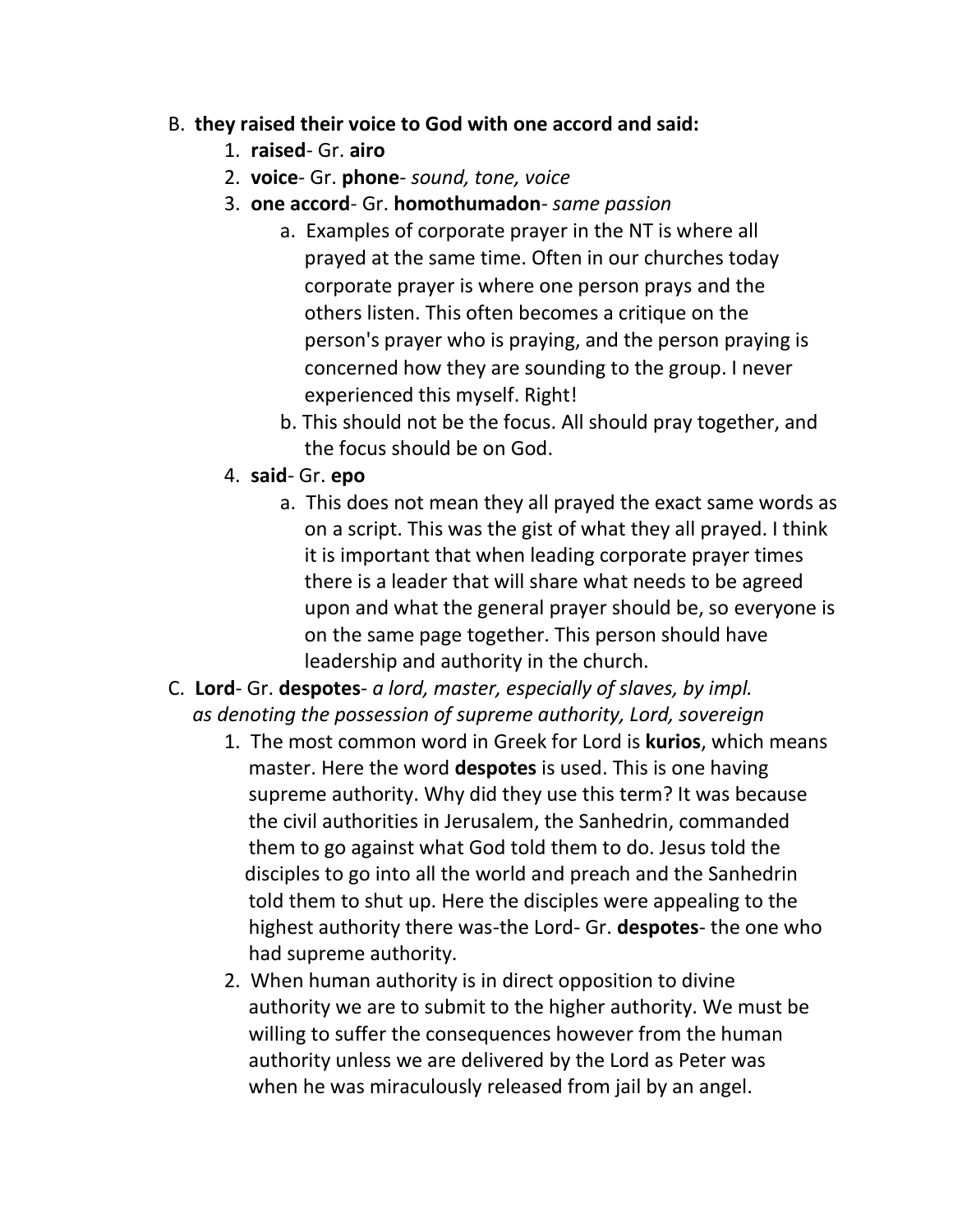#### D. **You are God,**

- 1. **God** Gr. **theos**
	- a. There is only one God. We are to fear Him. To fear God is to fear no other.

### E. **who made heaven and earth and the sea,**

### 1. **made**- Gr. **poieo**

a. Focusing on God's power, that made all things, will help us not be overwhelmed by a much lesser power that threatens us.

### 2. **heaven**- Gr. **ouranos**

- a. There are three heavens- the first is the atmosphere around the earth, the second is space, and the third is the abode of God, angels, and redeemed humanity.
- 3. **earth** Gr. **ge**
	- a. The earth is the gift of God to man. Ps. 115:16
- 4. **sea** Gr. **thalassa**
	- a. After the millennium there will be no more sea. Rev. 21:1

### F. **and all that is in them**

1. In creation God formed the heaven, earth, and sea in the first three days, and then filled what He had formed in the second three days. The heaven was filled with stars, the earth filled with vegetation and animals, and the sea with swimming creatures.

# 25. **who by the mouth of Your servant David have said: 'WHY DID THE NATIONS RAGE, AND THE PEOPLE PLOT VAIN THINGS?**

### A. **Who by the mouth of Your servant David you said:**

- 1. **mouth** Gr. **stoma**
	- a. God wants to speak through the mouths of redeemed men and women. We have been given authority on earth. God is looking for men and women to be His mouthpiece so, He can speak through them.
- 2. **servant** Gr. **pais** *child or servant*
	- a. It is important to know that in the kingdom of God His servants are also His children. God is not just focused on using you but also growing you.
- 3. **David**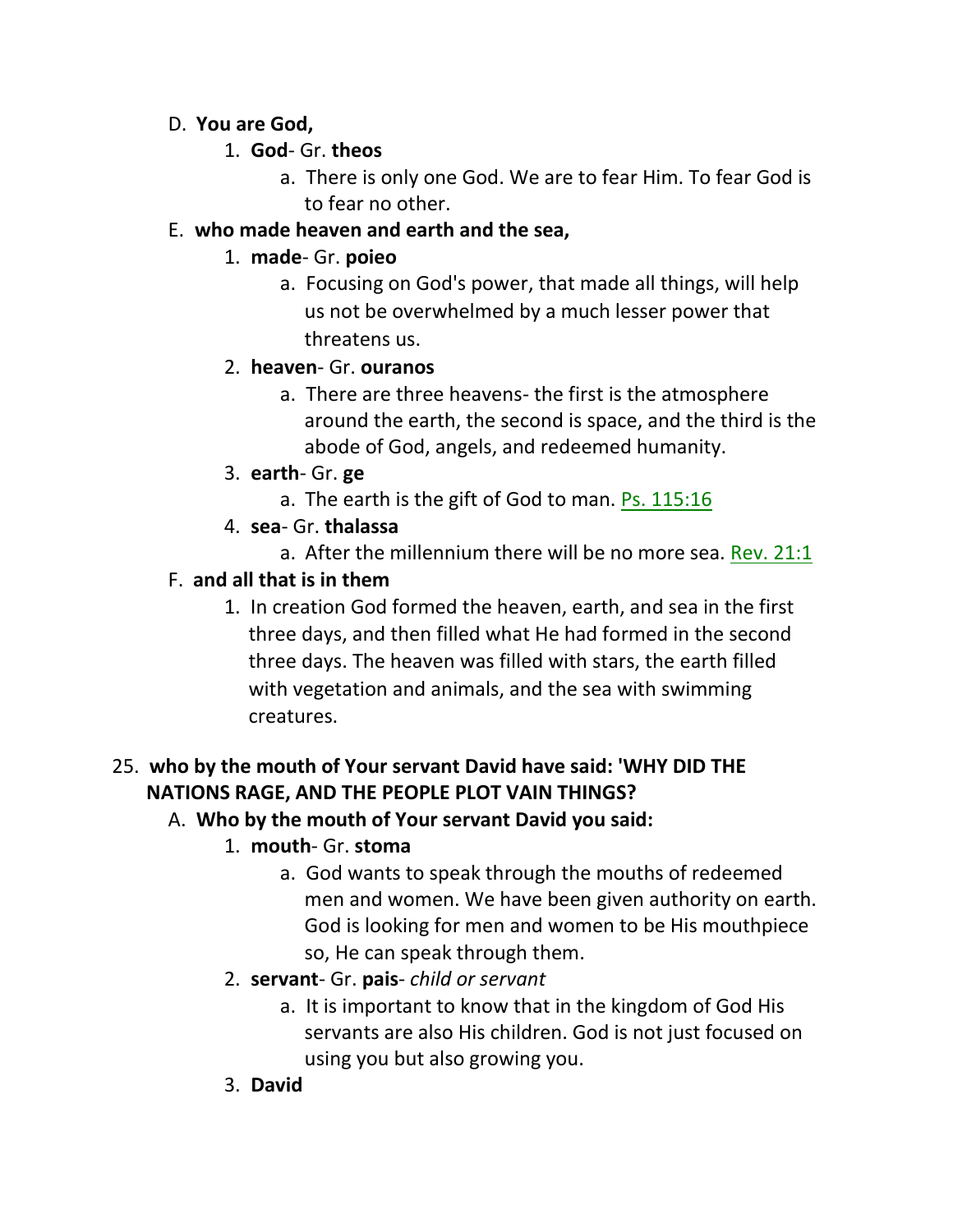#### B. **Why did the nations rage,**

### 1. **nations**- Gr. **ethnos**

- a. The nations are the Gentiles.
- b. Jesus is going to come back and rule the nations with an iron rod. Rev. 2:27
- 2. **rage** Gr. **phruasso** *to snort, neigh, stamp, etc.; as a high* *-spirited horse; hence, to be noisy, fierce, insolent, and tumultuous, to rage, tumultuate*
	- a. Here we see the question, why did the nations rage? There was no legitimate reason to do so. God is good, loving, and merciful. They were stirred up by satan's lies and has deceived the nations to be against God. They also raged out of great pride.

### C. **and the people plot vain things**

- 1. **people** Gr. **laos** covenant people
	- a. I believe this refers to the unbelieving Jewish nation.
- 2. **plot** Gr. **meletao** *to meditate*
	- a. There are people in the earth today meditating long and hard on how-to cast-off God's standards and institute their own. They will come to nothing in the end.
- 3. **vain** Gr. **kenos** *empty*
	- a. All the plots and plans of man against God and the righteous are vain and empty. This means they will come to nothing. They are like dark storm clouds with fearful thunder and lightning, but disperse without giving any rain falling from them.

### 26. **THE KINGS OF THE EARTH TOOK THEIR STAND, AND THE RULERS WERE GATHERED TOGETHER AGAINST THE LORD AND AGAINST HIS CHRIST.'**

### A. **The kings of the earth took their stand,**

- 1. **kings** Gr. **basileus**
	- a. This speaks of the Gentile Kings, both those who ruled over Palestine and also of the other nations. Israel has had no king since the dispersal of the Jews to Babylon. Jesus is the King of the Jews!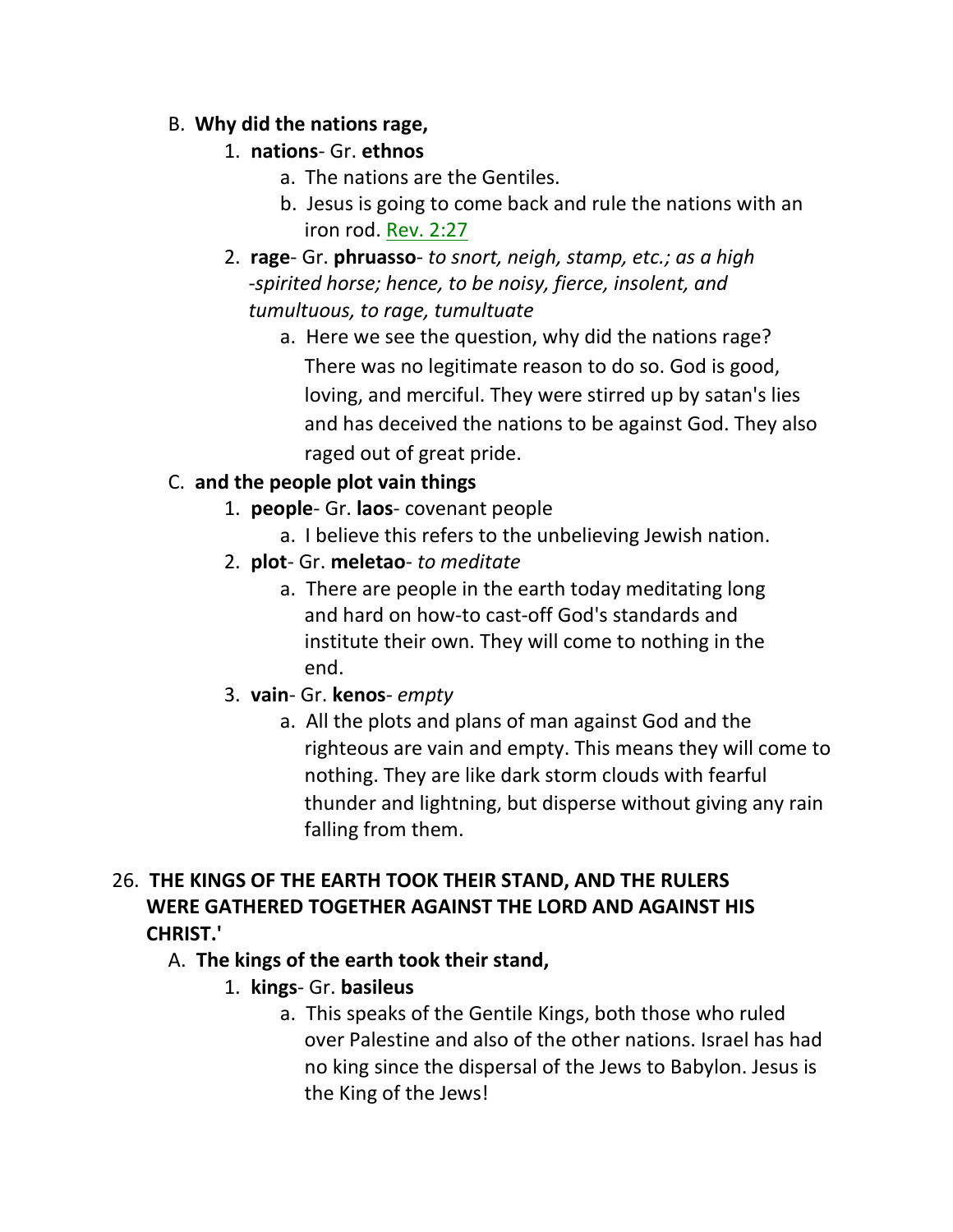- 2. **earth** Gr. **ge**
- 3. **took their stand** Gr. **paristemi**
	- a. All kings that stand up against the Lord will be cast down to hell. Is. 14:9
- B. **and the rulers were gathered together against the Lord and against His Christ.**
	- 1. **rulers** Gr. **archon**
		- *a. This is another instance of the Hebrew parallelism. The word does not denote another class of people from kings, but expresses the same idea in another form, or in a more general manner, meaning that all classes of persons in authority would be opposed to the gospel.* -Barnes Commentary
	- 2. **gathered together** Gr. **synago**
		- a. I believe this is happening in the days are we living in. There seems to be a concerted attempt to gather all the nations together in preparation for a one world government. I believe the Corona Virus "pandemic" that had every nation in the earth respond in symphony was the first great move in that direction. I believe this was a manufactured crisis and a trial run to control all people. Largely this trial run was successful unfortunately. I believe more of this will be coming. The church needs to rise up against this movement.
	- 3. **Lord** Gr. **kurios**
		- a. This is God the Father. All three members of the Godhead are called Lord.
	- 4. **Christ** Gr. **Christos**
		- a. This is Jesus Christ [Christos].
		- b. The world does not care if you believe in God, but they are very resistant to believe in Jesus and speaking His name.
		- c. If you reject Jesus, you reject God the Father as well. They come as a package together! 1 John 2:23
- 27. **"For truly against Your holy Servant Jesus, whom You anointed, both Herod and Pontius Pilate, with the Gentiles and the people of Israel, were gathered together**

A. **For truly against your holy Servant Jesus,**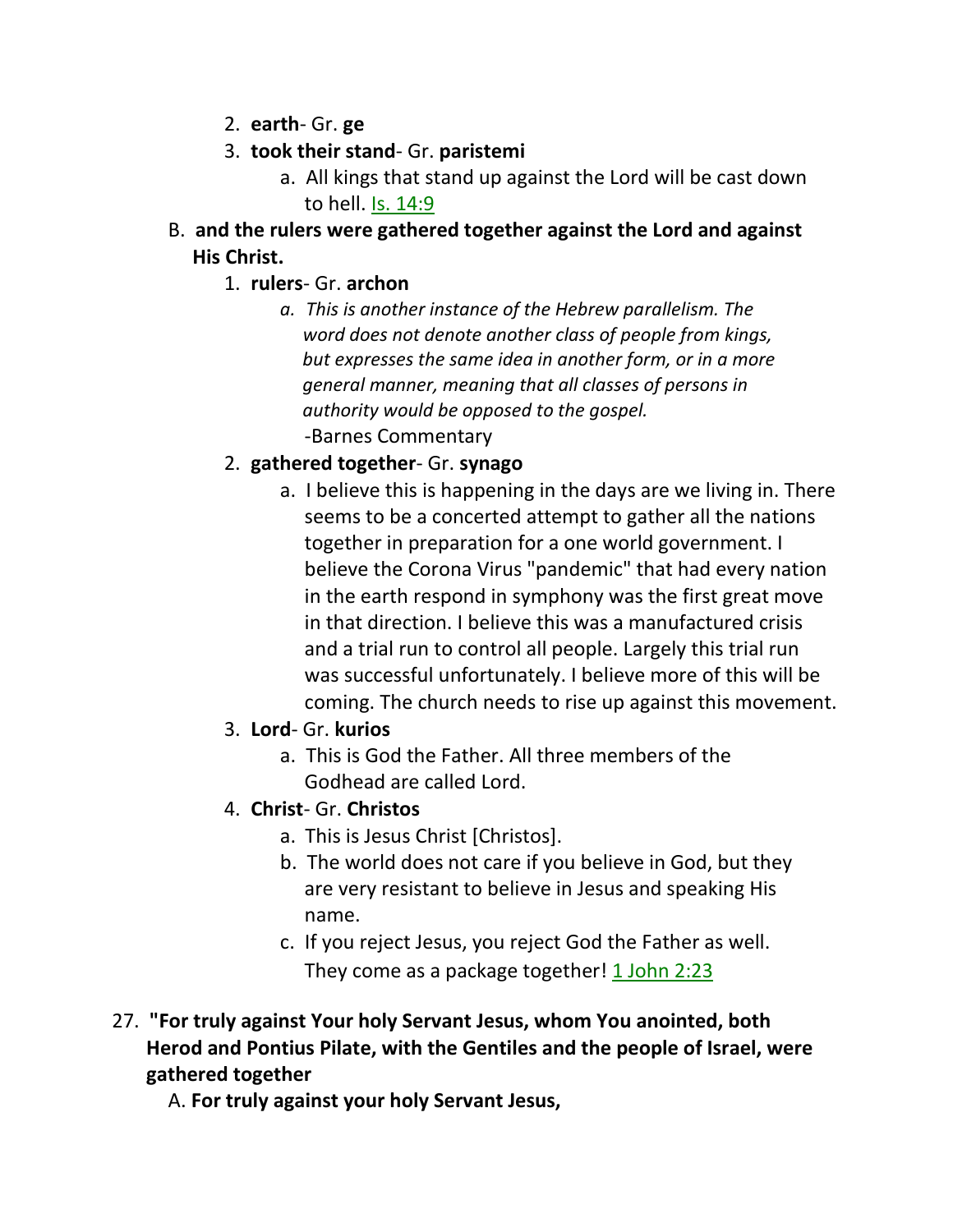#### 1. **truly**- Gr. **aletheia**

- a. There is great agitation among the nations. They say they are angry about a host of things, but TRULY their anger is against the Lord and His moral laws by which they will be held accountable.
- 2. **holy** Gr. **hagios**
	- a. Jesus is the only, truly, holy person that has ever lived. He was the only sinless One. Heb 7:26
- 3. **Servant** Gr. **pais** *child or servant*
	- a. In the New Covenant God's servants are His children.

#### B. **whom You anointed,**

### 1. **anointed**- Gr. **chrio**

- a. All the forces of the enemy cannot stand against the anointing of God.
- b. God anoints everyone He calls to serve Him. It was the same with Jesus. Luk\_4:18 He did what He did not as God but as a man anointed by the Holy Spirit.
- c. An anointing comes with every call of God. If you are not anointed in a certain area this is a clear sign you are not called in that area! If you wonder if you are anointed in a certain area, just ask a good friend that will be honest with you! It is painful to see someone try to operate in a place they are not anointed for, and especially if they do not know it.

#### C. **both Herod and Pontius Pilate,**

- 1. **Herod** means *heroic*
	- a. *Called "King Herod" by courtesy, not right* (Mar\_6:14).  *ANTIPAS contracted for Antipater; son of Herod the Great by a Samaritan, Malthake. Originally Herod the Great destined him to succeed to the throne, but in his last will made him tetrarch of Galilee and Peraea, which yielded him a yearly revenue of 200 talents. He married the daughter of Aretas, king of Arabia Petraea; but afterwards, meeting at Rome, he became enamored of and took, his half-brother Herod Philip's wife, and his own niece, daughter of Aristobulus, Herodias. This sin against God became the retributive source of evil to him. Aretas in consequence invaded his land and defeated him severely.*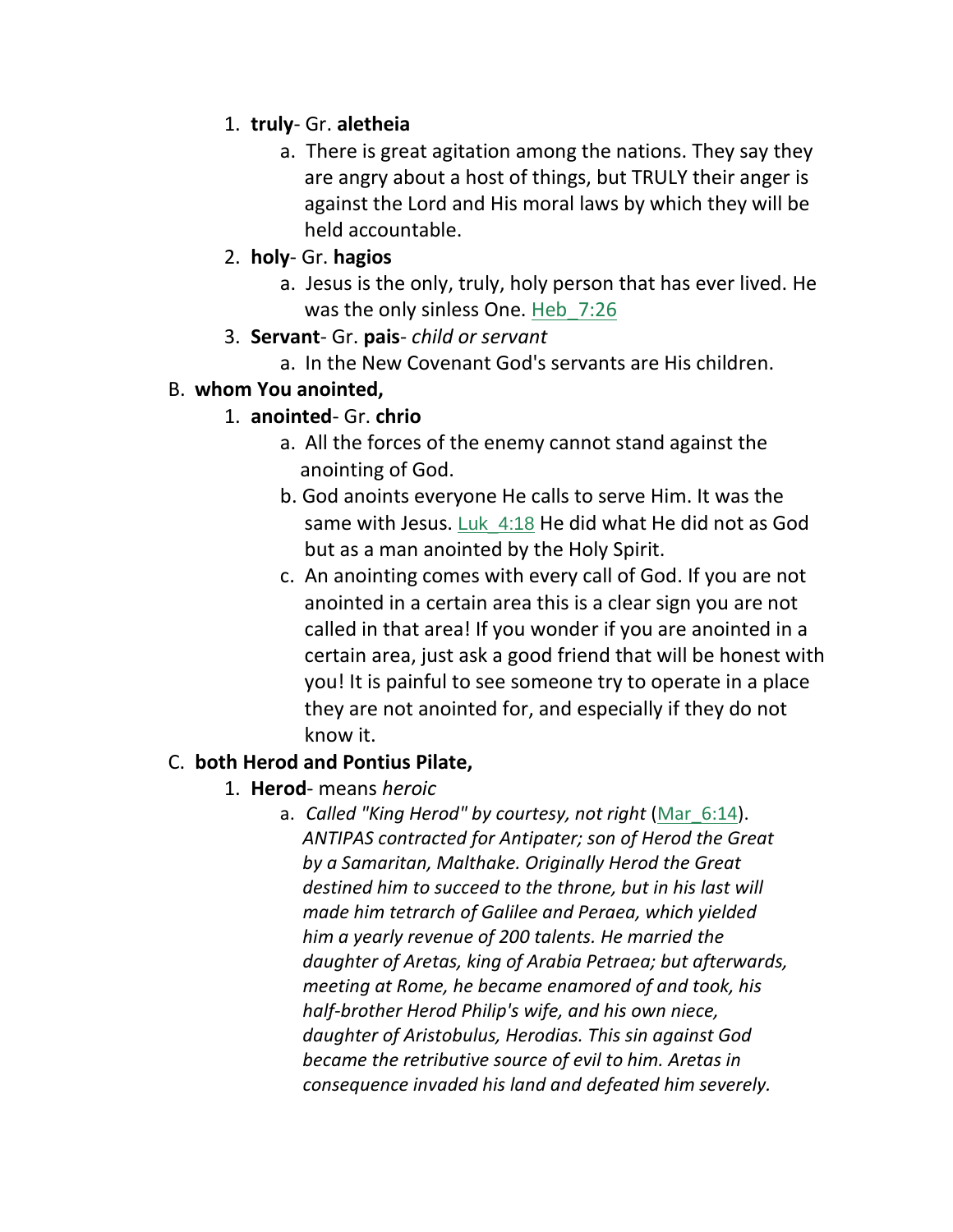*Herod stood to John Baptist in the same relation that Ahab did to Elijah.* -Faucett Dictionary

2. **Pontius Pilate**- means *of the sea, armed with a spear*

a. *Pontius Pilate was the sixth Roman procurator of Judea, and under him, our Lord worked, suffered, and died, as we learn, not only from Scripture, but from Tacitus, (Ann. Xv. 44), he was appointed A.D. 25-6, in the twelfth year of Tiberius. His arbitrary administration nearly drove the Jews to insurrection on two or three occasions. One of his first acts was to remove the headquarters of the army from Caesarea to Jerusalem. The soldiers, of course, took with them their standards, bearing the image of the emperor, into the Holy City. No previous governor had ventured on such an outrage. The people poured down in crowds to Caesarea, where the procurator was then residing and besought him to remove the images. After five days of discussion, he gave the signal to some concealed soldiers to surround the petitioners and put them to death unless they ceased to trouble him; but this only strengthened their determination, and they declared themselves ready rather to submit to death than forego their resistance to an idolatrous innovation. Pilate then yielded, and the standards were, by his orders brought down to Caesarea. His slaughter of certain Galileans,* Luk\_13:1, *led to some remarks from our Lord on the connection between sin and calamity. It must have occurred at some feast at Jerusalem, in the outer court of the Temple. It was the custom for the procurators to reside at Jerusalem during the great feasts, to preserve order, and accordingly, at the time of our Lord's last Passover, Pilate was occupying his official residence in Herod's palace. The history of his condemnation of our Lord is familiar to all. We learn from Josephus that Pilate's anxiety to avoid giving offence to Caesar did not save him from political disaster. The Samaritans were unquiet and rebellious, so Pilate led his troops against them, and defeated them enough. The Samaritans complained to Vitellius, then president of Syria, and he sent Pilate to Rome to answer their accusations before the emperor. When he reached it, he found Tiberius dead and Caius, (Caligula), on the throne, A.D. 36. Eusebius adds that, soon afterward,*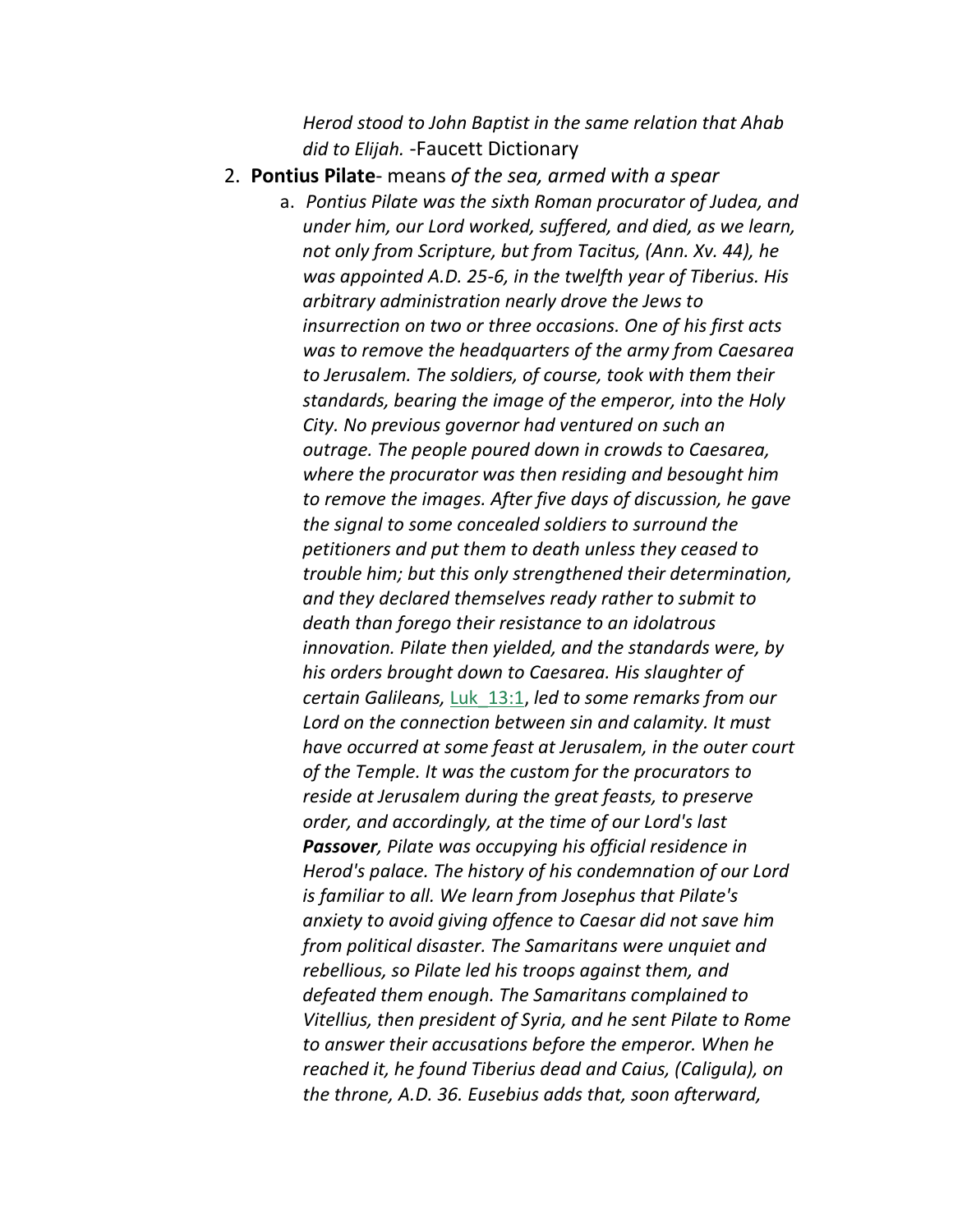*"wearied with misfortunes," he killed himself. -*Smith Bible Dictionary

b. Herod and Pilate became friends after they both rejected Christ before He was crucified.

### D. **with the Gentiles and the people of Israel,**

### 1. **Gentiles**- Gr. **ethnos**

- a. Namely, the Romans.
- 2. **people** Gr. **laos** *covenant people*
- 3. **Israel**
	- a. Namely, the priests, scribes, and Sanhedrin. Mat\_26:3

### E. **were gathered together**

### 1. **gathered together**- Gr. **sunago**

a. This is the modus operandi of cowards. They gather themselves together for protection and intimidation.

### 28. **to do whatever Your hand and Your purpose determined before to be done.**

### A. **do**- Gr. **poieo**

1. God does what He purposes to do. This is often in concert with the free will decisions of man. God knows how to fulfill His purpose and allow for everyone to act freely at the same time. God is the ultimate chess champion!

### B. **hand**- Gr. **cheir**

- 1. God's hand is connected to His purpose. Many seek and want God's hand, but not His purpose. They want God's hand to fulfill their purpose.
- 2. You need to ask yourself, "Why do I want God to move in my Life? Is it for Him to fulfill His purpose, or to further mine?"
- C. **purpose** Gr. **boule** *counsel, purpose, design, determination, decree*
- D. **determined** Gr. **proorizo** *to limit or mark out beforehand; to design definitely beforehand, ordain beforehand, predestine*
	- 1. God gives man free will, but it has limits and boundaries. There are some things man cannot change by their will. God will never change His natural and moral laws and man cannot.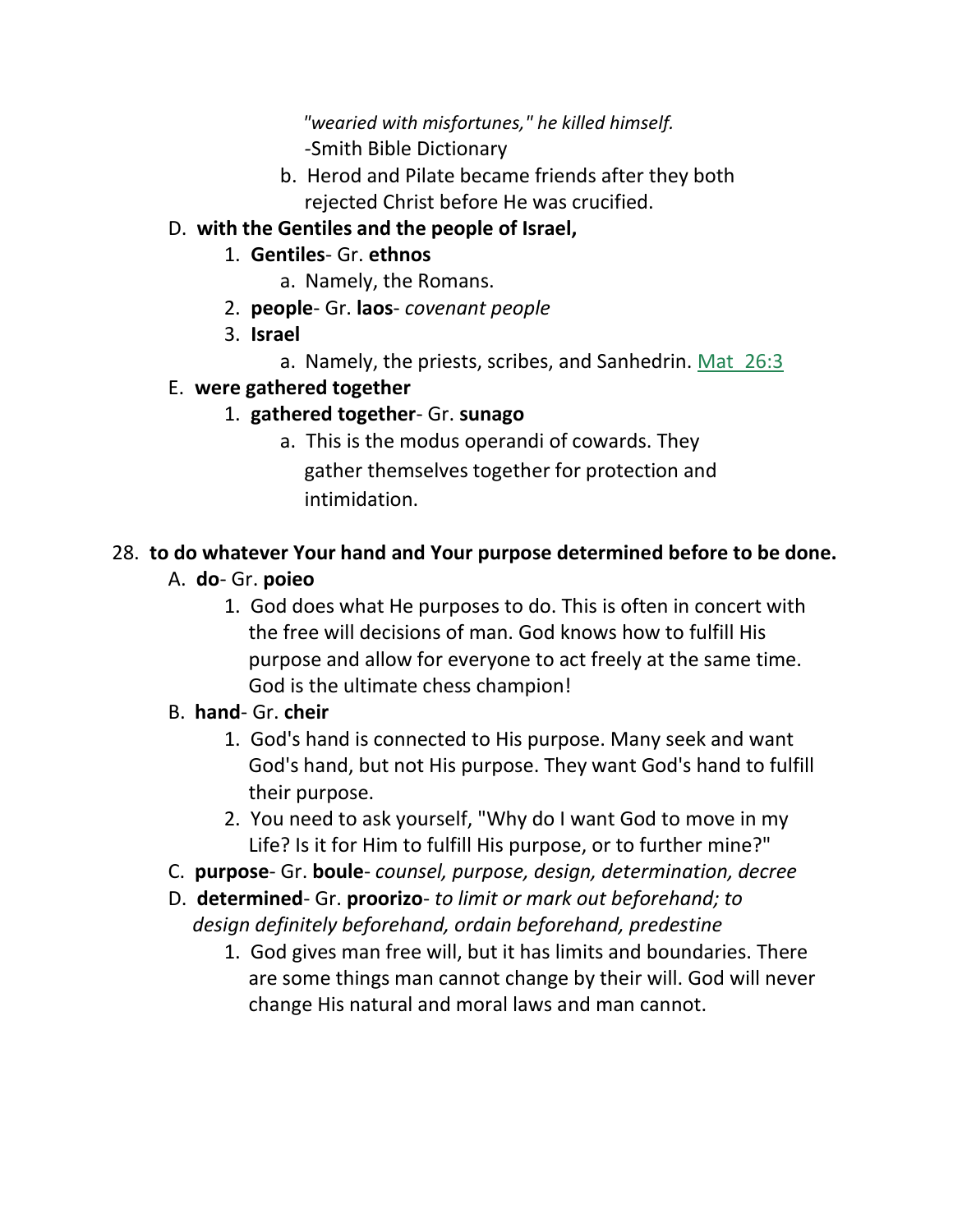#### E. **done**- Gr. **ginomai**

1. First in order was God's purpose and then men carried it out, however, they did it in the context of free will. Only God's omniscience and omnipotence can bring that about! Pro 19:21, Eph 1:11

### 29. **Now, Lord, look on their threats, and grant to Your servants that with all boldness they may speak Your word,**

- A. **Now** Gr. **tanun** *in the present*
	- 1. They had focused on God's past determination of His will and now asked Him to move in the present to bring that purpose to pass.
	- 2. Our current prayers need to be based upon God's past determined purpose based on Scripture.
- B. **Lord** Gr. **kurios** *the owner*
- C. **look on their threats,**
	- 1. **look on** Gr. **epeidon**
		- a. Their threats were not merely verbal but could be seen in their actions.
	- 2. **threats** Gr. **apeile** *harshness of language*
		- a. Intimidation has always been one of the enemy's tactics.
- D. **and grant to Your servants that with all boldness they may speak Your word**
	- 1. **grant** Gr. **didomi**
		- a. This is a grace gift.
	- 2. **servants** Gr. **doulos**
		- a. This word means one owned by another and thus being their servant.
		- b. Christians belong to Jesus. He is jealous of any that would try to take ownership of us, especially for our harm.
	- 3. **boldness** Gr. **parrhesia** *out-spokenness, freedom to speak*
		- a. This is divine boldness. It is not an innate quality but a gift of grace.
	- 4. **speak** Gr. **laleo**
		- a. The devil threatens to shut us up from speaking God's Word which is truth. He hates the truth being spoken.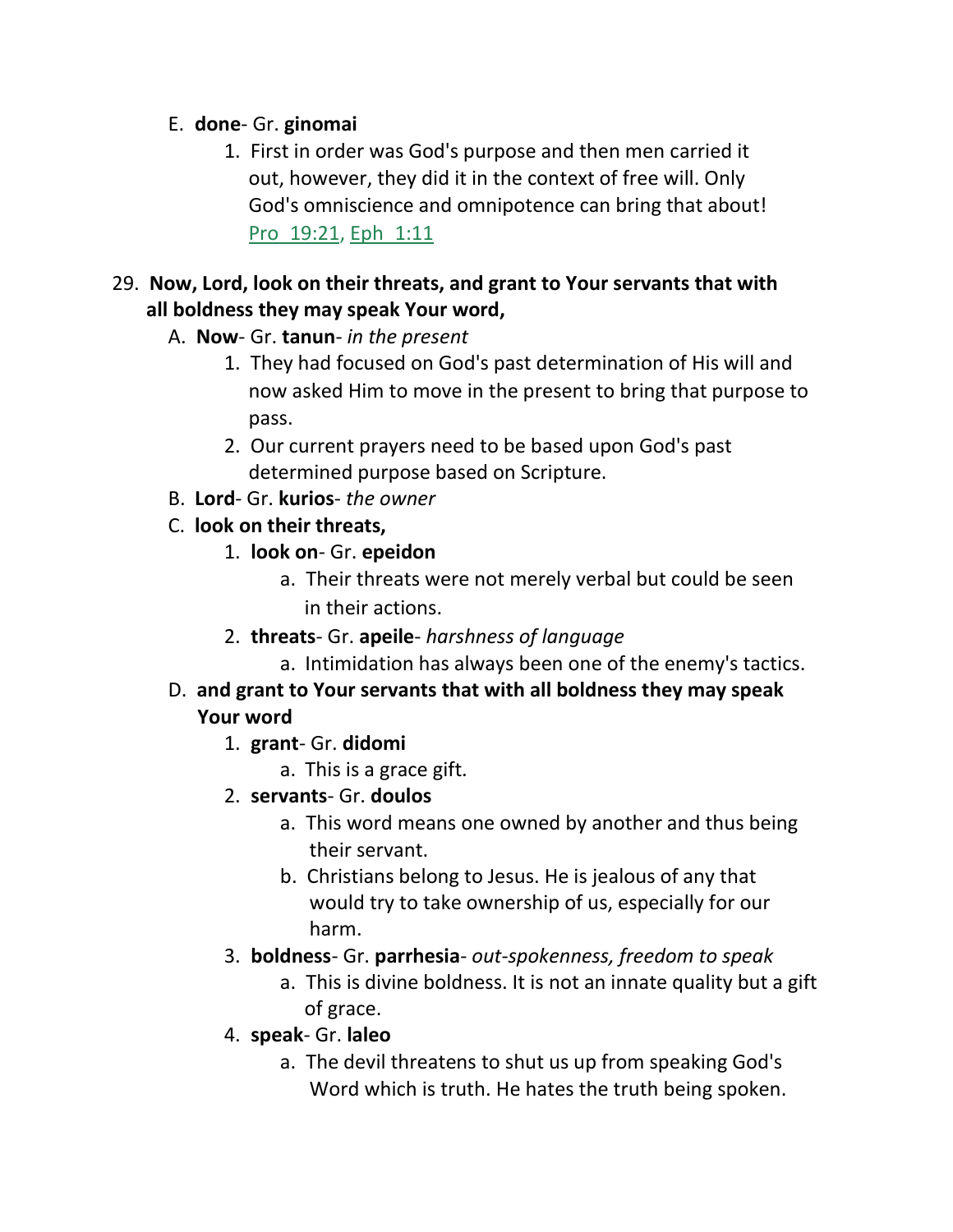- 5. **word** Gr. **logos**
	- a. God will give us boldness to speak His word, not ours.
- 30. **by stretching out Your hand to heal, and that signs and wonders may be done through the name of Your holy Servant Jesus."**
	- A. **by stretching out Your hand to heal,**
		- 1. **stretching out** Gr. **ekteino**
			- a. Jesus does not act independently of His body, just like our mind does not accomplish anything outside of the use of the body, carrying out what it intends to do.
			- 2. **Your hand** Gr. **cheir**
				- a. Here we see it is God's hand that is stretched out to heal, but we, His body, are to lay our hands on the sick and they recover. Which is it? The Lord or our hand? Both! As we stretch out our hand on the sick in Jesus' name, He stretches out His hand and heals them!
				- b. This takes the pressure off of us! We are merely to lay our hand on the sick, but God also lays His hand on them and does the healing!
			- 3. **heal** Gr. **iasis** *heal or cure*
	- B. **and that signs and wonders may be done through the name of Your holy Servant Jesus**
		- 1. **signs** Gr. **semeion** *a sign, a mark, token, by which anything is known or distinguished*
		- 2. **wonders** Gr. **teras** *a signal act, wonder, miracle*
			- a. It is signs and wonders that separate us from those of other religions. They have mere teachings but have no power to accompany them. God confirms the Word we preach and teach with signs following.
		- 3. **done** Gr. **ginomai** *to come into existence*
			- a. This word means to come into existence. This means that they are not from this earthly realm, but come from out of another one, the spirit realm.
		- 4. **name** Gr. **onomos**
			- a. This is crucial. If we act in our own name, the Lord does not act with us. If we do something in His name, the Lord does it with us and through us.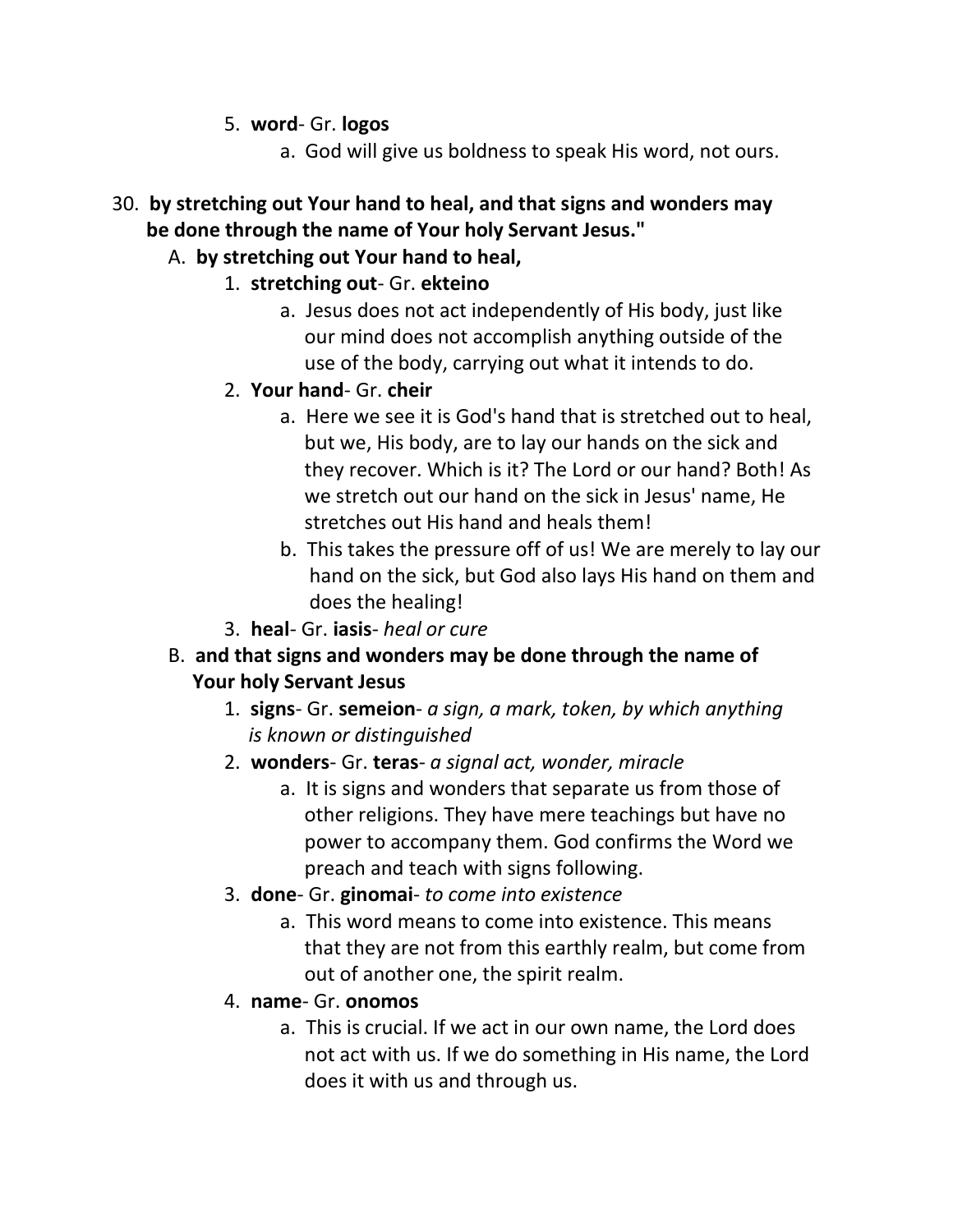- b. They prayed in the name of Jesus. Five times Jesus told His disciples before He was crucified that you shall ask in my name and you will receive. Five stands for grace. We receive grace from God only through Jesus Christ and His merits. We will see in the next verse that they received what they had requested.
- 5. **holy** Gr. **hagios**
	- a. Jesus is the only man to truly deserve this description. He was perfectly holy in every aspect.
	- b. Jesus is called THE HOLY ONE. Act 3:14
- 6. **servant** Gr. **pais** *a child, servant*
	- a. This word can mean a servant or a child of a parent. Jesus was both. He was the Son of the Father in heaven and also His servant. We are sons and servants as well. This is the balance we need to keep. Some just see themselves as sons and others just see themselves as servants. We are both.
- 31. **And when they had prayed, the place where they were assembled together was shaken; and they were all filled with the Holy Spirit, and they spoke the word of God with boldness.**

### A. **And when they had prayed,**

- 1. **When**
	- a. The shaking of their place did not occur until they had prayed. The same will be in our case!
	- b. Often Christians will only pray as a last resort.
- 2. **prayed** Gr. **deomai** *to make one's need known, to beseech, ask, petition*
	- a. They prayed in their natural language and in tongues no doubt.
- B. **the place where they were assembled together was shaken,**

### 1. **place**- Gr. **topos**

- a. What kind of place are you in right now? No matter how bad it is, you can have the place where you are shaken and changed!
- 2. **assembled together** Gr. **sunago**
	- a. It is so important that we assemble together. The writer of Hebrews warns us to not forsake the assembling of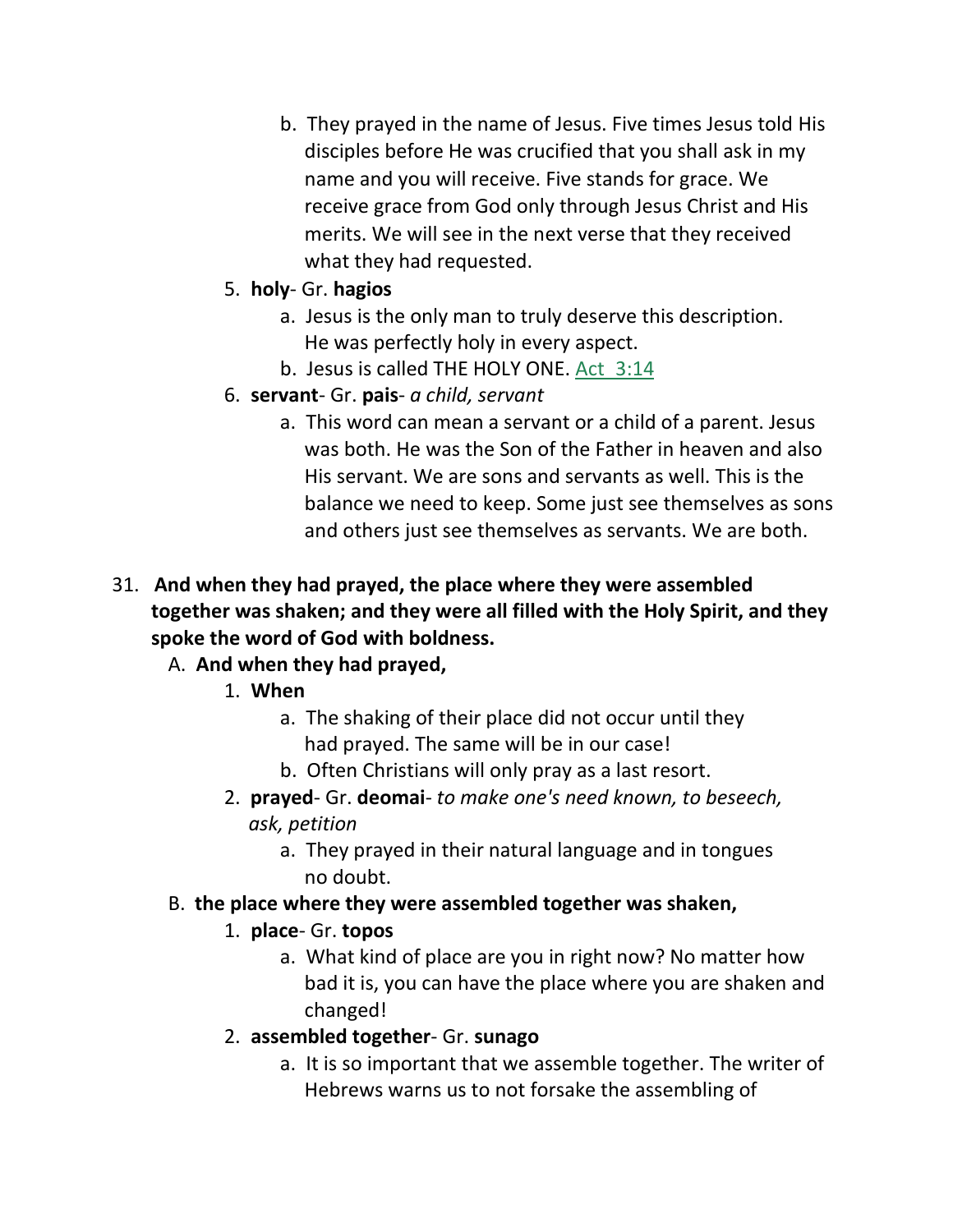ourselves together, which can become a habit if we do not watch it. Heb. 10:25 We need to assemble together especially as we see the return of Jesus draw closer. We need to do this as never before even though the officials of the world are now trying to stop this by using a pandemic as an excuse to forbid it.

- 3. **shaken-** Gr. **saleuo** *to make to rock, to shake*
	- a. The place where they were was shaken when they prayed. When we pray in faith the place where we are will be shaken. You may be in a lousy place right now. Your place might be a place of lack or a place of bondage. If you pray in the name of Jesus in faith, your place can be shaken, and you can find freedom.
	- b. This happened to Paul and Silas in prison.
	- c. Act 16:25 But at midnight Paul and Silas were praying and singing hymns to God, and the prisoners were listening to them.

 Act 16:26 Suddenly there was a great earthquake, so that The foundations of the prison were shaken; and immediately all the doors were opened, and everyone's chains were loosed.

# C. **and they were all filled with the Holy Spirit,**

- 1. **filled** Gr. **pletho**
	- a. If they were filled in Acts 2 and here, they were filled as well. This means they had to have leaked between the two chapters! We are cracked pots and we leak! We need to stay filled with the Holy Spirit by praying and praising in the Spirit! b. Ephesians 5:18 in the Greek says to be being filled with the Spirit...

### 2. **Holy Spirit**

a. In chapter 2 they were filled with the Holy Spirit and prayed. Here they prayed and were filled with the Holy Spirit. We stay full of the Holy Spirit by praying in and by the Spirit of God.

### D. **and they spoke the word of God with boldness**

- 1. **spoke** Gr. **laleo**
- 2. **word** Gr. **logos**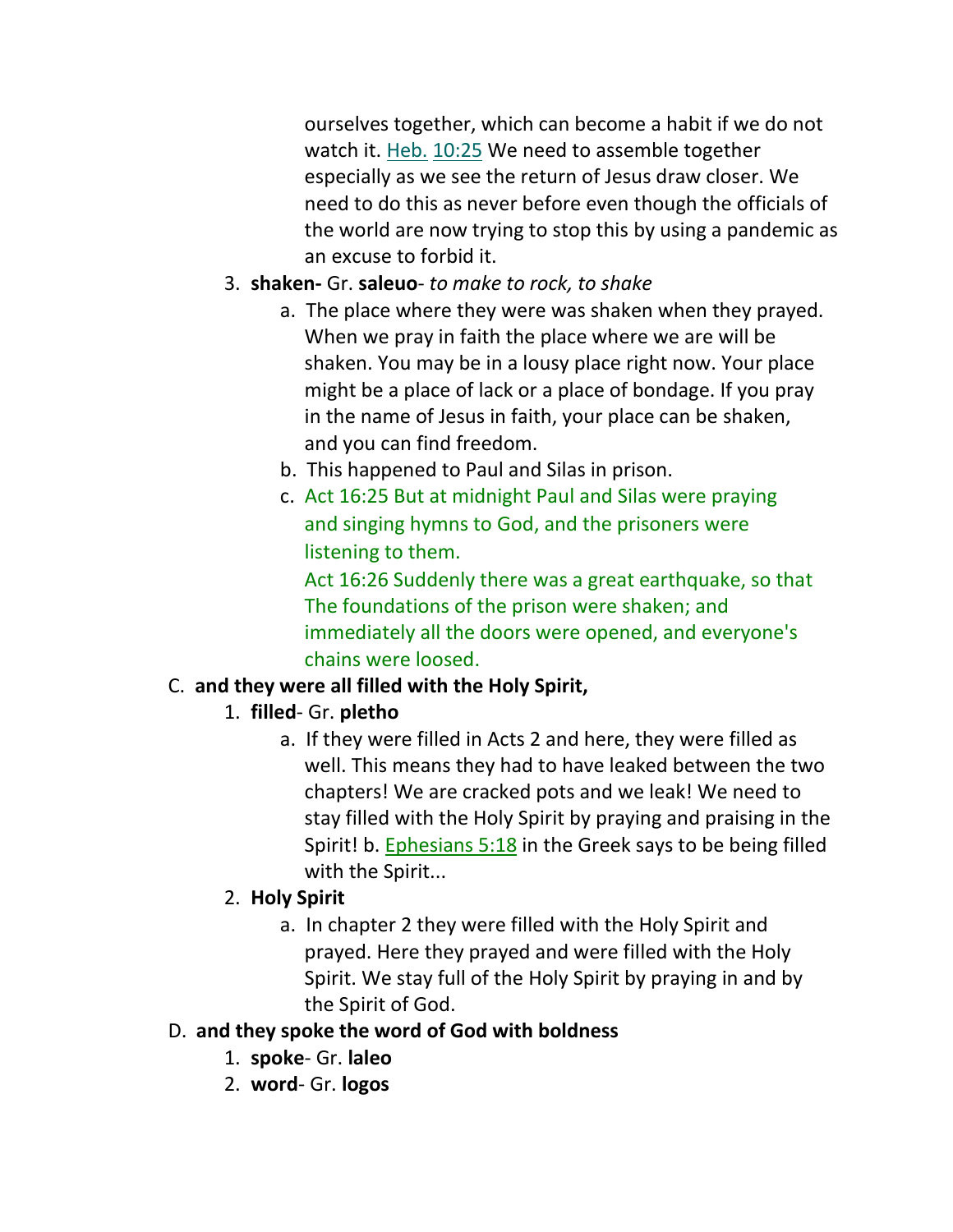- 3. **boldness** Gr. **parrhesia**
	- a. Notice, that this is what they had requested for in the name of Jesus in the previous verses. They got what they asked for when they prayed in His name.
- 32. **Now the multitude of those who believed were of one heart and one soul; neither did anyone say that any of the things he possessed was his own, but they had all things in common.**
	- A. **Now the multitude of those who believed were of one heart and one soul,**
		- 1. **multitude** Gr. **plethos** *a great number*
		- 2. **believed** Gr. **pisteuo**
			- a. These that believed were from all over the known world. They had come to celebrate the feast of Pentecost. They were converted and stayed.
		- 3. **heart** Gr. **kardia**
		- 4. **soul** Gr. **psuche**
			- a. The only way the church will be of one heart and soul is when they are believing God. Notice, that those who  **believed** were of one heart and one soul.
	- B. **neither did anyone say that any of the things he possessed was his own,**
		- 1. **possessed** Gr. **huparchonta** *possessions, goods, wealth, property*
		- 2. **was his own** Gr. **idios**
			- a. Again, this is the only example of communal sharing of possessions in the NT. It was because this was a unique case because so many of the converts on the day of Pentecost had come from distant lands, had stayed to be discipled, and needed substance to live off of. Those who were native to the area shared their possessions. This is not something to be done everywhere and for all time.

#### C. **but they had all things in common**

- 1. **in common-** Gr. **koinos**
	- a. This has been copied and tried through church history with very poor results. This must be directed by the Lord for it to work.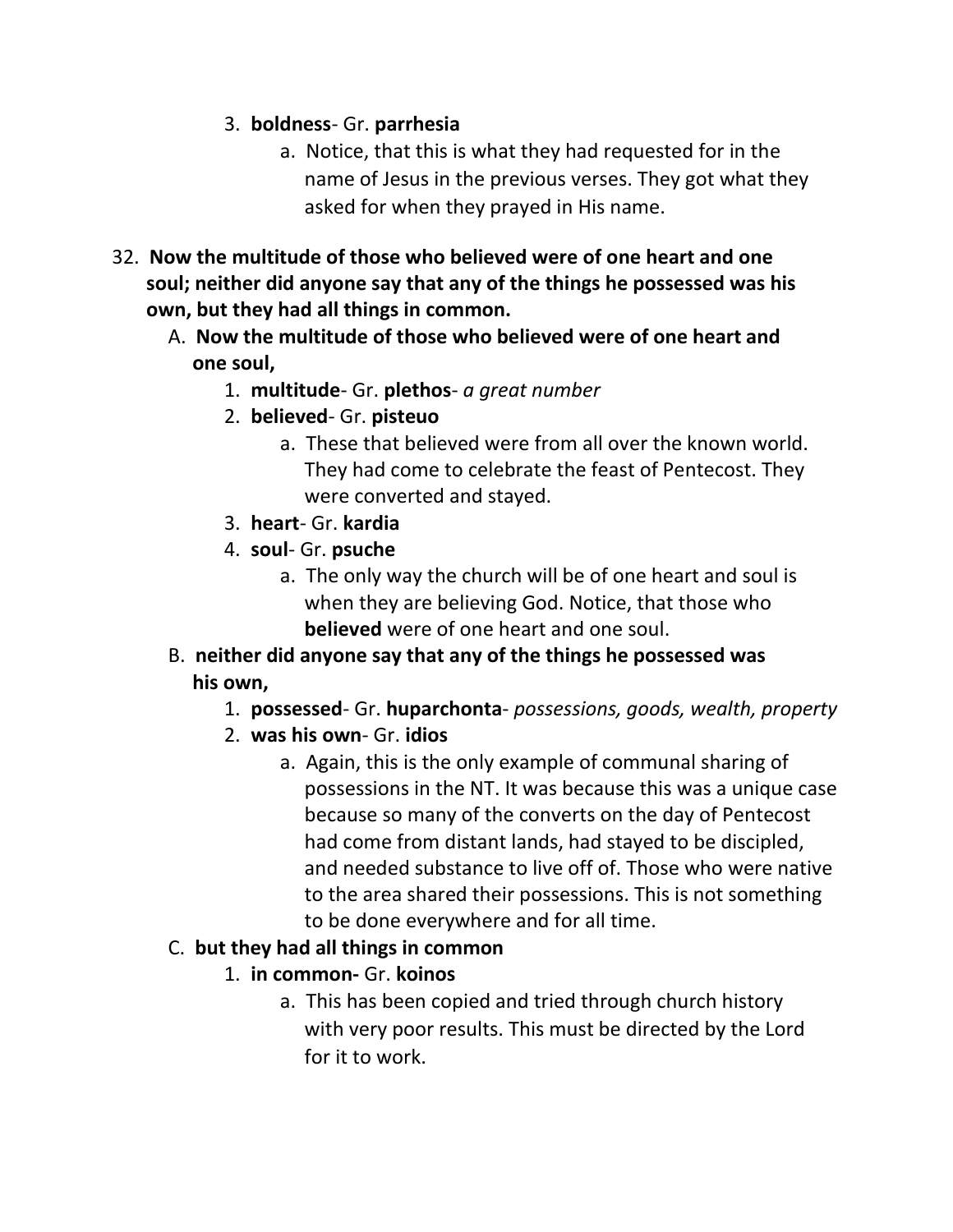- 33. **And with great power the apostles gave witness to the resurrection of the Lord Jesus. And great grace was upon them all.**
	- A. **And with great power the apostles gave witness to the resurrection of the Lord Jesus.**
		- 1. **great** Gr. **megas**
		- 2. **power** Gr. **dunamis**
			- a. This power is what differentiates between other religions. They all lack power. Unfortunately, there is a form of Christianity today which espouses godliness but denies the power of it. 2 Tim. 3:5
		- 3. **apostles** Gr. **apostolos** sent ones
			- a. Notice, that this great power was operating in the apostles, not every Christian among them. This was because the apostles had been witnesses of the resurrection of Jesus. With their testimony of their personal witness of His resurrection the Lord granted them power as evidence of His resurrection.
		- 4. **witness** Gr. **marturion**
		- 5. **resurrection** Gr. **anastasis**
			- a. The preaching of the gospel should also come in demonstration of the power of Jesus' resurrection.

### B. **And great grace was upon them all**

- 1. **great** Gr. **megas**
- 2. **grace** Gr. **charis** *unmerited favor, ability*
	- a. This grace was not only God's unmerited favor, but supernatural ability.
- 3. **upon them**
	- a. Great power was operating in the apostles, but great grace was operating in every believer. This is the end result of God's power, for every person to experience God's great grace.
	- b. The great gifts operating in the equipping offices of Ephesians 4:11 is so that all believers can experience and walk in the grace of God.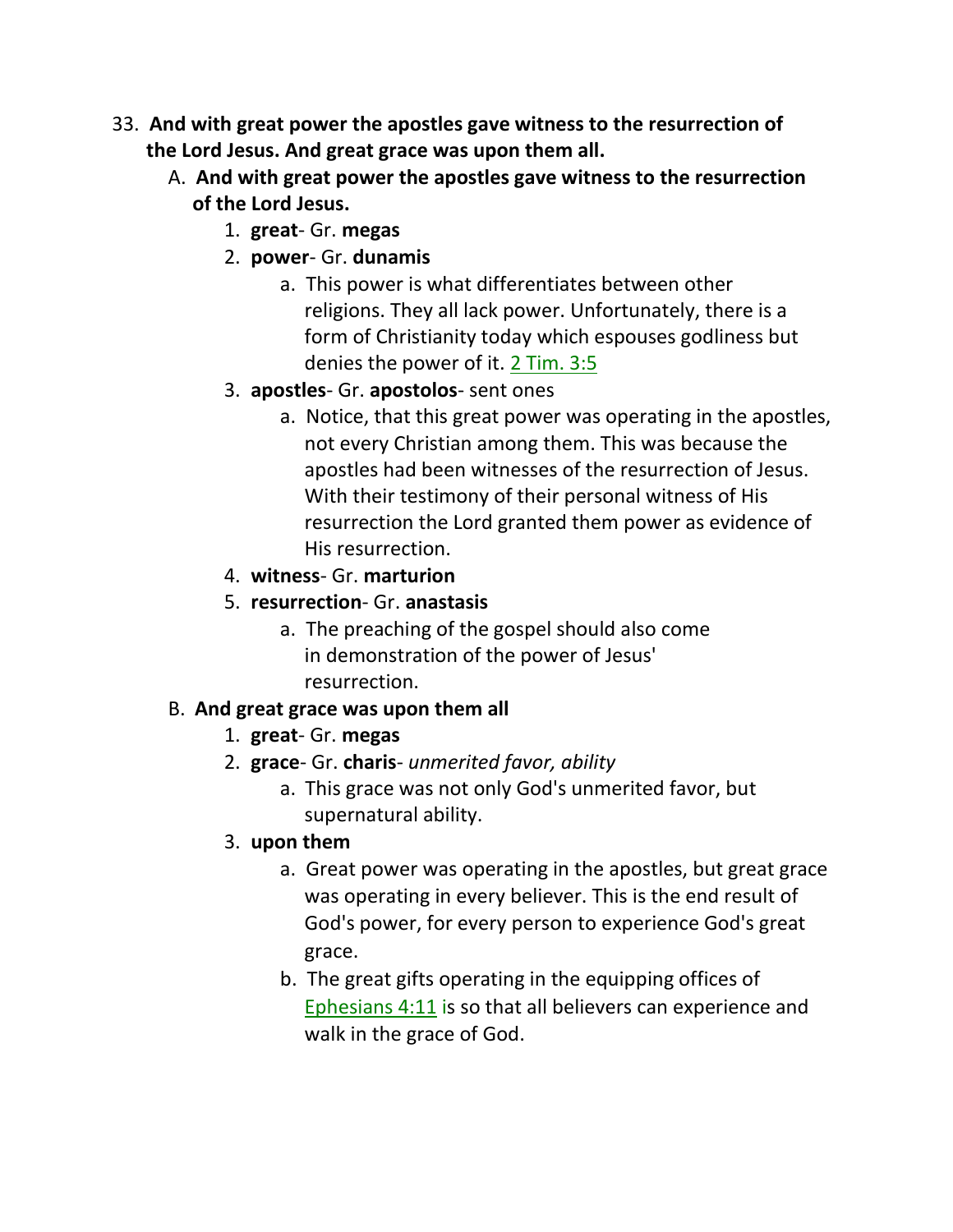- 34. **Nor was there anyone among them who lacked; for all who were possessors of lands or houses sold them, and brought the proceeds of the things that were sold,**
	- A. **Nor was there anyone among them who lacked,**
		- 1. **lacked** Gr. **endees** *in want, needy, destitute, indigent, poor*
	- B. **for all who were possessors of lands or houses sold them,**
		- 1. **possessors** Gr. **ktetor** *owner*
		- 2. **lands** Gr. **chorion** *a field, a parcel of ground, a place*
			- a. Clearly, this was for just a certain time of need. If this system continued on permanently then everyone who owned possessions would have sold them all and then the finances would cease coming in because they would run out of possessions to sell.
		- 3. **houses** Gr. **oikia**
		- 4. **sold** Gr. **poleo**
			- a. The Bible is very clearly in favor of personal and private ownership. It does not advocate socialism or communism.

### C. **and brought the proceeds of the things that were sold**

- 1. **brought** Gr. **phero**
	- a. This was not forced in any way. This is not an example of socialism in the Bible. In socialism, people are forced to give up their money and possessions for the common good. Here it was done out of free will and the love of God.
- 2. **proceeds** Gr. **time** *value*
	- a. This implies they brought the entire value of the sale.
- 3. **sold-** Gr. **piprasko**

### **35. and laid** *them* **at the apostles' feet; and they distributed to each as anyone had need.**

- A. **and laid them at the apostles' feet;**
	- 1. **laid** Gr. **tithemi** *to place or set*
	- 2. **apostles'** Gr. **apostolos** *sent one with authority*
		- a. These are the twelve apostles- the apostles of the Lamb. We do not see this practice anywhere else in the Bible except here in the church at Jerusalem.
		- b. As a pastor I really do not want my congregation to come and throw their money at my feet! We have the people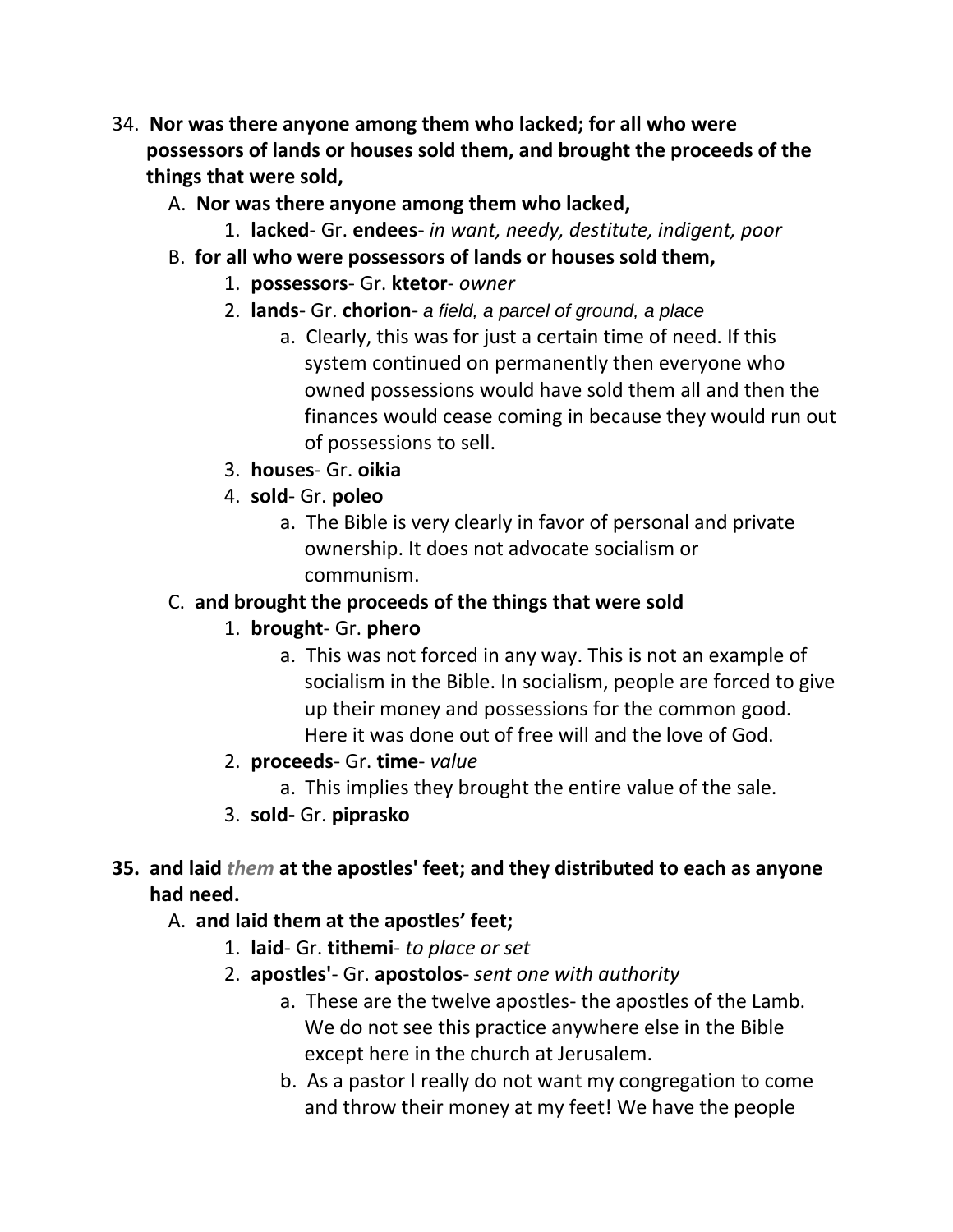bring their offerings up the front to the altar and put it in the offering box.

- 3. **feet** Gr. **podos**
	- a. Offerings in the Word of God are not to be passive but active. You never see buckets being passed out to people while they sat. You see people always brought them to the altar, whether it be in the temple, or even here brought and laid at the apostles' feet. Jesus watched people bring their offerings and cast them into the treasury.
	- b. Our giving should be an ACT of worship. If your church passes buckets, that is fine, but pray over it before you place it in the bucket.

# B. **and they distributed to each as anyone had need**

- 1. **distributed** Gr. **diadidomi** *to deliver from hand to hand; to distribute, divide*
- 2. **need** Gr. **tis chreia** *any or certain need*
	- a. I am sure you had to give proof of your need. Peter was rather good at detecting lies as we will see in the next chapter!
- 36. **And Joses, who was also named Barnabas by the apostles (which is translated Son of Encouragement), a Levite of the country of Cyprus,**
	- A. **And Joses**,
		- 1. **Joses** Gr. means *exalted*
	- B. **who was also named Barnabas by the apostles**
		- 1. **named** Gr. **epikaleomai** *to put a name upon, surname*
			- a. *The practice of giving surnames [in bible times], as expressive of character, was not uncommon*. -Barnes Commentary
			- b. Ex. James and John were surnamed Boanerges- sons of thunder, Mar\_3:17
			- b. What you call, and name people is vitally important. We will live up or down to what label is put on us or what we call ourselves in many cases.
		- 2. **Barnabas** Gr. means *son of encouragement or consolation*
			- a. We see Barnabas encouraging and helping Paul when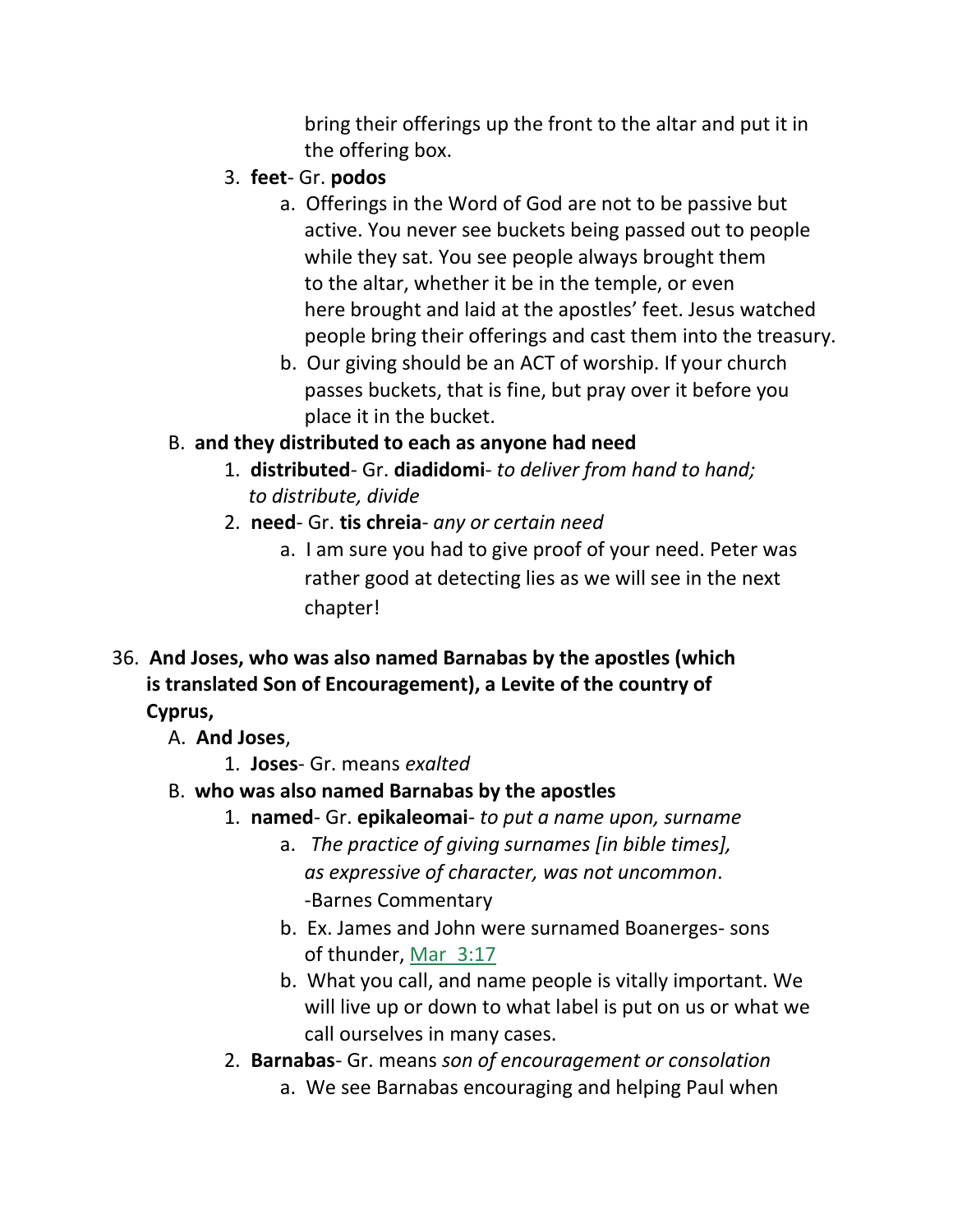he was a young believer. Acts 9:27, Acts 11:25

b. Barnabas stood by and defended young Mark who deserted Paul and himself during their first missionary journey, even to the point of breaking up with Paul as a ministry team over it.

#### Acts 15:39

- c. *The reasons why Barnabas is selected and specified particularly were, doubtless, because he was a foreigner; because it was a remarkable instance of liberality; and because he subsequently distinguished himself in the work of the ministry*. -Barnes Commentary
- 3. **apostles** Gr. **apostolos** *sent ones with authority*
	- a. Barnabas had caught the attention of the apostles and was of a good reputation of them, so much so, they named him son of encouragement. We should live such lives that church leadership calls us **A BLESSING**!

### C. **which is translated Son of Encouragement**

- 1. **translated** Gr. **methermeneuo** *to translate into the language of one with whom I wish to communicate, to interpret*
- 2. **Son** Gr. **huios** *mature son*
- 3. **Encouragement** Gr. **paraklesis** *exhortation, entreaty, petition, or advocacy*
	- a. The name accorded with the character of Barnabas. Barnabas was a great advocate for people who others either discounted or would reject. Acts 9:27, Acts 11:25, Acts 15:39

### D. **a Levite of the country of Cyprus**

- 1. **Levite** Gr. **Leuites** *of the tribe of Levi*
	- *a. Though he was a Levite, he might have had land of his own by private purchase. The Levites, as a tribe, had no land in Israel; but the individuals certainly might make purchases anywhere in the country: but, as Barnabas was of Cyprus, his land probably lay there; and as it is likely that he was one of those strangers that came up to Jerusalem to the late feast, and was there converted, he might have sold his land in the island to some of his own countrymen who were at Jerusalem at this time; and so, being called to the work of the ministry, continued to associate with the*